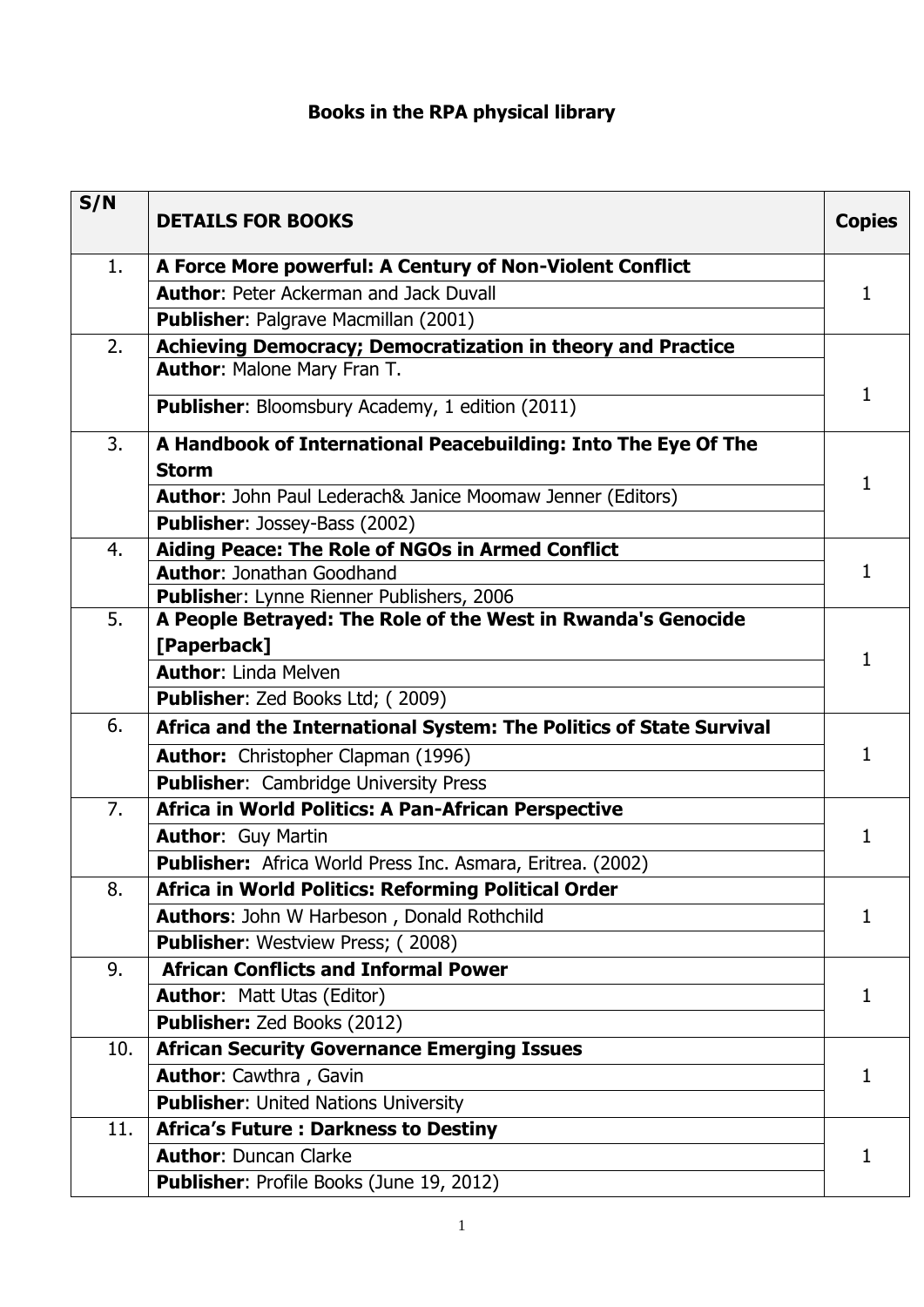| 12. | After genocide transitional justice, post-conflict reconstruction and              |              |
|-----|------------------------------------------------------------------------------------|--------------|
|     | reconciliation in Rwanda                                                           | 1            |
|     | <b>Author:</b> Phil Clark and Zachary D Kaufman                                    |              |
|     | <b>Publisher:</b> Columbia University Press (2009)                                 |              |
| 13. | <b>Approaches to Peace: A Reader in Peace Studies</b>                              |              |
|     | <b>Author: David P. Barash</b>                                                     | 1            |
|     | <b>Publisher:</b> Oxford University Press, USA; 2 edition (August 10, 2009)        |              |
| 14. | <b>Approaches to Peacebuilding</b>                                                 |              |
|     | <b>Author: Ho-won Jeong</b>                                                        | 1.           |
|     | Publisher: Palgrave Mac Millan, (2002)                                             |              |
| 15. | <b>Aspect of Peacekeeping</b>                                                      |              |
|     | <b>Author: D.S. Gordon and F.H. Toase</b>                                          | 1            |
|     | Publisher: Newbury house, London(2000)                                             |              |
| 16. | A Thousand Hills: Rwanda's Rebirth and the man who Dream it                        |              |
|     | <b>Author: Stephen Kinzer</b>                                                      | 1            |
|     | <b>Publisher: John Wiley &amp; Sons (30 May 2008)</b>                              |              |
| 17. | <b>Assessing and Restoring Natural Resources In Post-Conflict</b>                  |              |
|     | <b>Peacebuilding (Peacebuilding and Natural Resources)</b>                         | 1.           |
|     | Editors: David Jensen, Steve Lonergan                                              |              |
|     | Publisher: Earthscan Publications Ltd. (June 2011)                                 |              |
| 18. | At War's End: Building Peace after Civil Conflict                                  |              |
|     | <b>Author: Roland Paris</b>                                                        | 1.           |
|     | Publisher: Cambridge University Press (24 May 2004)                                |              |
| 19. | <b>Basics of Qualitative Research: Techniques and Procedures for</b>               |              |
|     | <b>Developing Grounded theory</b>                                                  |              |
|     | <b>Author: Juliet Corbin and Anselm Strauss</b>                                    |              |
|     | Publisher: Sage Publications, Inc; 3rd edition (November 19, 2007)                 |              |
| 20. | <b>Big Business, Poor Peoples</b>                                                  |              |
|     | <b>Author: Madeley John</b>                                                        | 1            |
|     | Publisher: ZED, London (2008)                                                      |              |
| 21. | <b>Building Peace: Sustainable Reconciliation in Divided Societies</b>             |              |
|     | <b>Author: John Paul Lederach</b>                                                  | 1            |
|     | <b>Publisher:</b> United States Institute of Peace (1998)                          |              |
| 22. | <b>Cambridge Advanced Learner's Dictionary</b>                                     |              |
|     | <b>Publisher:</b> Cambridge University Press; (July 28, 2008)                      | 1            |
|     | <b>Edition: 3 edition</b>                                                          |              |
| 23. | <b>Campaign Dictionnary of Military Terms</b>                                      |              |
|     | <b>Author: Bloomsbury</b>                                                          | $\mathbf{1}$ |
|     | <b>Publisher: Macmillan (2004)</b>                                                 |              |
| 24. | <b>Changes for Democracy: Actors, Structures, Processes</b>                        |              |
|     | Author: Morlino, Leonardo                                                          | $\mathbf{1}$ |
|     | <b>Publisher:</b> Oxford University Press, USA; Reprint edition (February 20,2012) |              |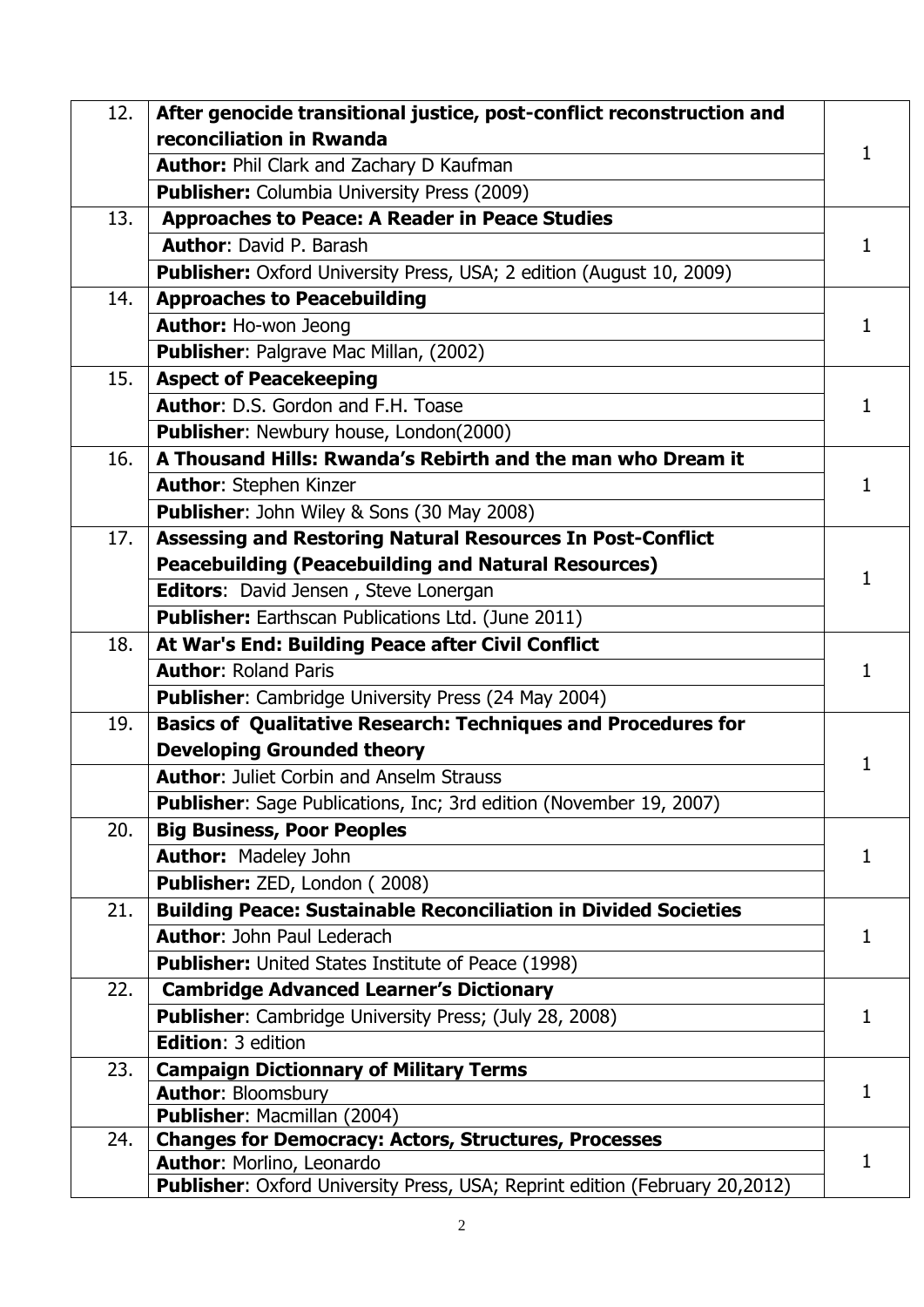| 25. | Capturing the complexity of conflict: Dealing with violent Ethnic                                                             |    |
|-----|-------------------------------------------------------------------------------------------------------------------------------|----|
|     | conflict of the post-cold war era                                                                                             | 1  |
|     | <b>Author: Dennis J. D. Sandole</b>                                                                                           |    |
|     | Publisher: Routledge; 1 edition (October 28, 1999)                                                                            |    |
| 26. | <b>Case Study Research: Design and Methods (Applied Social Research</b>                                                       |    |
|     | <b>Methods</b>                                                                                                                | 1  |
|     | <b>Author: Robert K. Yin</b>                                                                                                  |    |
|     | <b>Publisher:</b> Sage Publications, Inc; 4th edition (October 31, 2008)                                                      |    |
| 27. | Challenges to Peace: managing spoilers during conflict resolution                                                             |    |
|     | <b>Author:</b> Edward Newman and Oliver P Richmond                                                                            | 1  |
|     | <b>Publisher:</b> United Nations University Press, (2006)                                                                     |    |
| 28. | <b>Christianity and Genocide in Rwanda (African Studies)</b>                                                                  |    |
|     | <b>Author: Timothy L.</b>                                                                                                     | 1  |
|     | Publisher: Cambridge University Press; (2011)                                                                                 |    |
| 29. | Christianity and Democracy, and the rights of Man and Natural law                                                             |    |
|     | <b>Author: Jacques Maritain</b>                                                                                               | 1  |
| 30. | Publisher: Ignatius Press (January 16, 2012)<br><b>Cinq Type de Paix</b>                                                      |    |
|     | <b>Author: Bruno Arcidiacono</b>                                                                                              | 1  |
|     |                                                                                                                               |    |
| 31. | <b>Publisher:</b> Presses Universitaires de France; (2011)<br>Cities, Change and Conflict: A Political Economy of urban life. |    |
|     |                                                                                                                               |    |
|     | Author: Kleniewski, Nancy., and Thomas, A.                                                                                    |    |
| 32. | Publisher: Cengage Learning (2010)<br><b>Civil Rights Movement: People and Perspectives</b>                                   |    |
|     | <b>Editor: Michael Ezra</b>                                                                                                   |    |
|     |                                                                                                                               |    |
|     | Publisher: ABC CLIO Inc,(2009)                                                                                                |    |
| 33. | <b>Civil Society &amp; Peacebuilding: A Critical Assessment</b>                                                               |    |
|     | <b>Author:</b> Thania Paffenholz (Editor)                                                                                     | 1  |
|     | <b>Publisher:</b> Lynne Rienner Pub (2009)                                                                                    |    |
| 34. | <b>Compact cities: Sustainable Urban Forms for Developing Countries</b><br><b>Author: Mike Jenks</b>                          |    |
|     |                                                                                                                               | 1  |
|     | Publisher: Taylor & Francis, Mar 19, 2001                                                                                     |    |
| 35. | <b>Complex Peace Operations and Civil-Military Relations: Winning the</b>                                                     |    |
|     | <b>Peace (Case: military Studies)</b>                                                                                         | 1. |
|     | <b>Author: Robert Egnell</b>                                                                                                  |    |
|     | Publisher: Routledge; (2009)                                                                                                  |    |
| 36. | <b>Comprehending and mastering African Conflicts: The Search for</b>                                                          |    |
|     | <b>Sustainable Peace and good Governance.</b>                                                                                 | 1  |
|     | <b>Author:</b> Adedeji, A. (Ed),                                                                                              |    |
|     | Publisher: Zed Books (1999)                                                                                                   | 1  |
| 37. | <b>Conflict and Development (Routledge Perspectives on Development)</b>                                                       |    |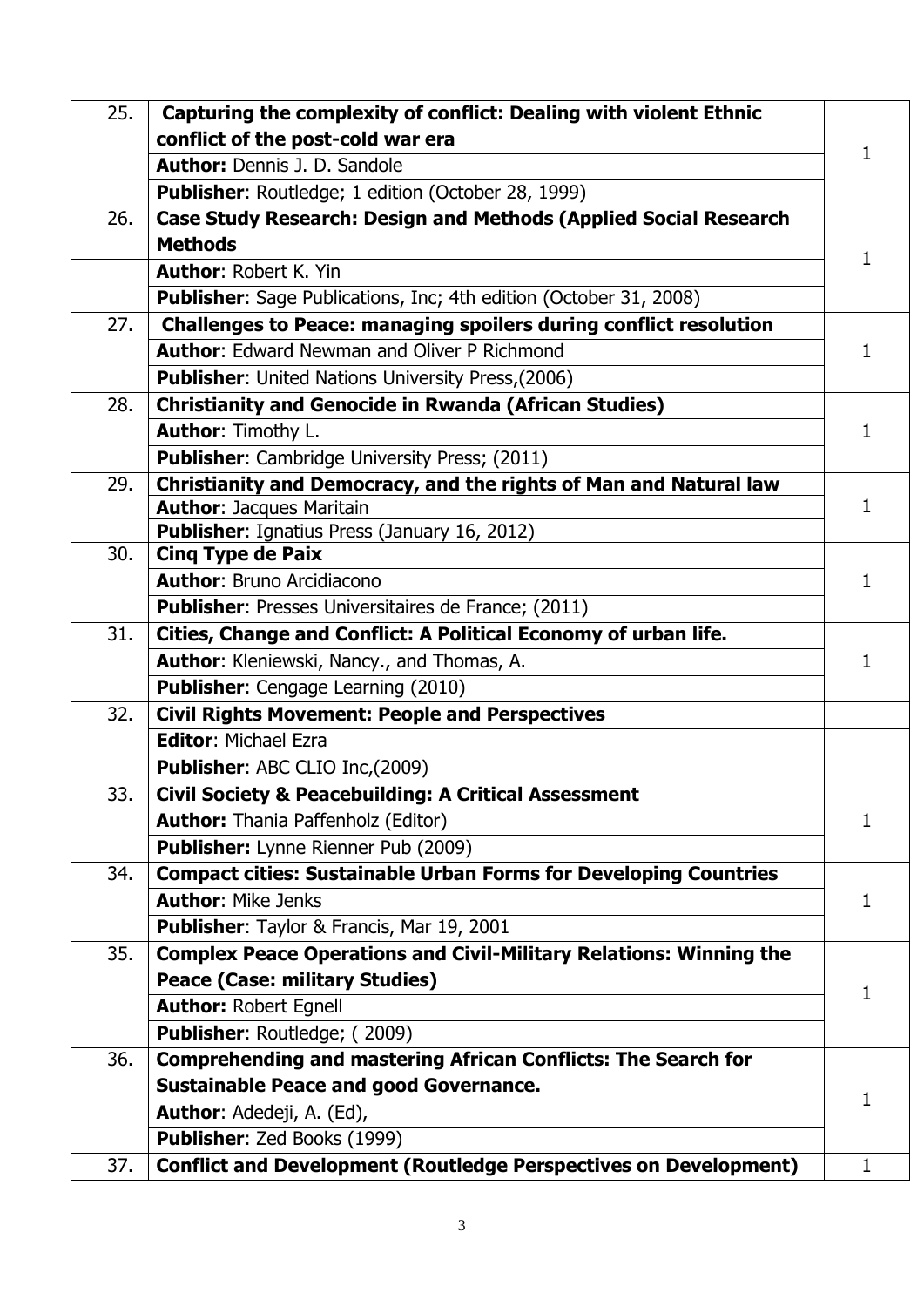|     | <b>Author: Roger MacGinty; Andrew Williams</b>                             |    |
|-----|----------------------------------------------------------------------------|----|
|     | Publisher: Routledge; (24 Mar 2009)                                        |    |
| 38. | <b>Conflict Prevention and Peacebuilding in Post-War Societies:</b>        |    |
|     | sustaining the peace                                                       | 1. |
|     | <b>Author:</b> T. David Mason and James D. Meernik                         |    |
|     | <b>Publisher: Routledge (2006)</b>                                         |    |
| 39. | <b>Conflict Resolution and Peace Education: Transformations across</b>     |    |
|     | <b>Disciplines</b>                                                         | 1  |
|     | <b>Editor:</b> Candice C.Carter                                            |    |
|     | Publisher: Palgrave Macmillan; Reprint edition (3 April 2012)              |    |
| 40. | <b>Conflict Transformation and Peacebuilding: Moving Violence to</b>       |    |
|     | <b>Sustainable Peace</b>                                                   | 1  |
|     | <b>Author: Bruce W. Dayto</b>                                              |    |
|     | Publisher: Routledge, (2009)                                               |    |
| 41. | Conflict 101: A Manager 's guide to resolving problems so everyone         |    |
|     | can get back to work                                                       |    |
|     | <b>Author: Susan H. Shearouse</b>                                          |    |
|     | Publisher: AMACOM (May 11, 2011)                                           |    |
| 42. | <b>Conspiracy to Murder: Rwandan Genocide</b>                              |    |
|     | <b>Author: Linda Melven</b>                                                | 1  |
|     | <b>Publisher:</b> Verso Books; (2006)                                      |    |
|     | <b>Edition: annotated edition</b>                                          |    |
| 43. | <b>Constructing Grounded Theory: A Practical Guide through Qualitative</b> |    |
|     | <b>Analysis</b>                                                            | 1  |
|     | <b>Author: Kathy Charmaz</b>                                               |    |
|     | <b>Publisher:</b> Sage Publications Ltd; 1 edition (January 27, 2006)      |    |
| 44. | <b>Constructive conflicts: From Escalation to Resolution</b>               |    |
|     | <b>Author:</b> Louise Kriesberg, Bruce W. Dayton                           |    |
|     | <b>Publisher:</b> Rowman & Littlefield Publishers, Dec 9, 2011             |    |
| 45. | <b>Contemporary Conflict Resolution.</b>                                   |    |
|     | Authors: Oliver Ramsbotham, Tom Woodhouse, Hugh Miall                      | 1  |
|     | <b>Publisher: Polity (2005)</b>                                            |    |
| 46. | <b>Cultivating Wisdom, Harvest Peace</b>                                   |    |
|     | <b>Editors:</b> Toh Swee Hin and Virginia F Cawagas                        |    |
|     | <b>Publisher:</b> Griffith University, 2005                                |    |
| 47. | Defending Politics: Why Democracy Matters in the 21st Century              |    |
|     | <b>Author: Matthew Flinders</b>                                            | 1  |
|     | Publisher: Oxford University Press, Apr 26, 2012                           |    |
| 48. | Dépasser la haine construire la paix : Témoignage de paix de la région     |    |
|     | des grands lacs                                                            | 1  |
|     | <b>Author: Sandra Karol</b>                                                |    |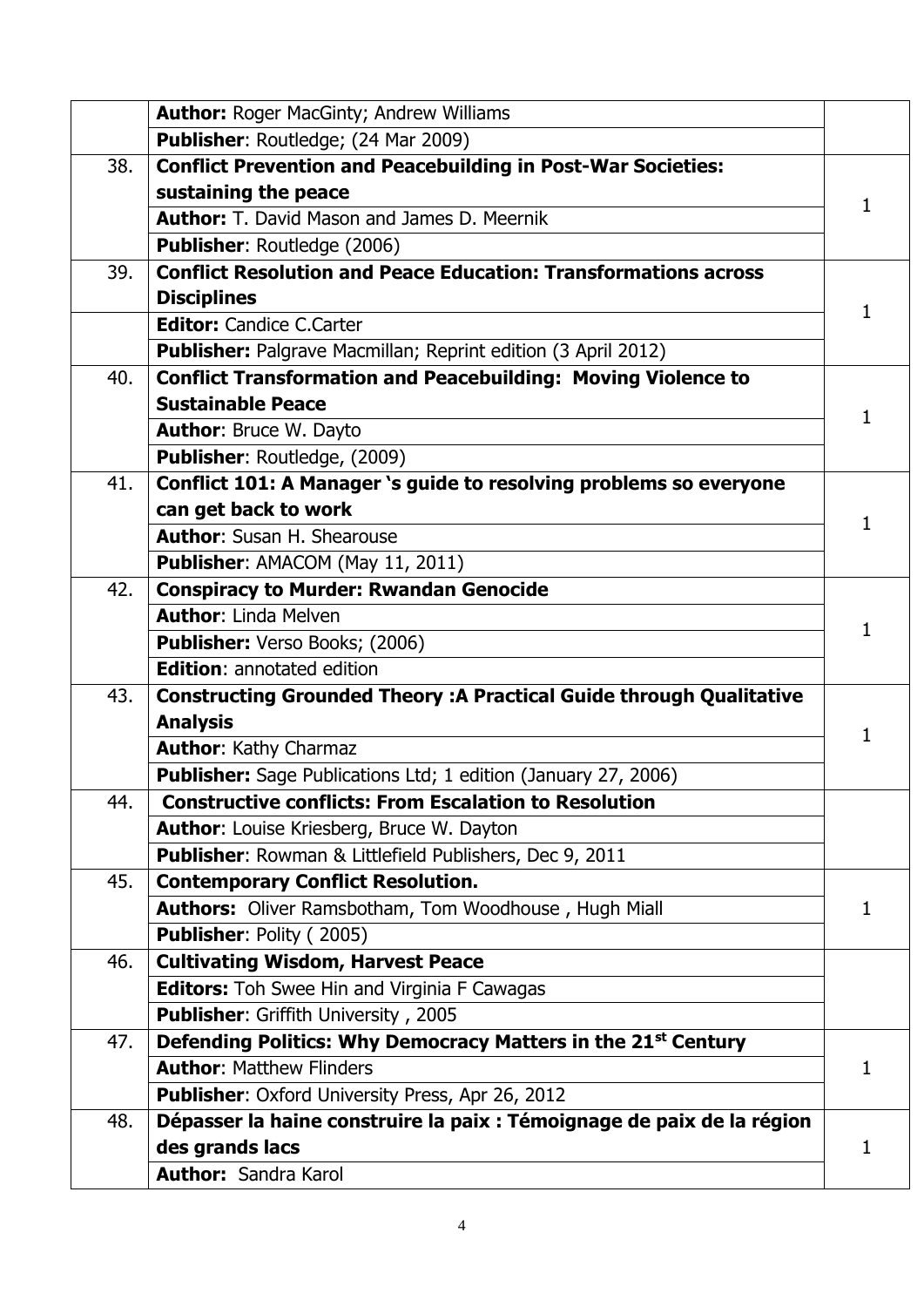|     | Publisher: Charles Léopold Mayer (2012)                                    |              |
|-----|----------------------------------------------------------------------------|--------------|
| 49. | <b>Development as freedom</b>                                              |              |
|     | <b>Author: Amartya Kumar Sen</b>                                           | 1            |
|     | Publisher: Oxford University Press, 1999                                   |              |
| 50. | <b>Dictionary of Conflict Resolution</b>                                   |              |
|     | <b>Author: Douglas H.Yarn</b>                                              | 1            |
|     | Publisher: Jossey-Bass; (1999)                                             |              |
| 51. | Dictionnaire Francais-Anglais, Anglais - Francais                          |              |
|     | <b>Author: LeRobert&amp; Collins</b>                                       | 1.           |
|     | Publisher: Harper Collins Publishers, 2007                                 |              |
| 52. | Dilemmas of NGO Peace building (Rethinking Peace and Conflict              |              |
|     | <b>Studies)</b>                                                            | 1            |
|     | <b>Author: Henry F. Carey</b>                                              |              |
|     | Publisher: Palgrave Macmillan; (2011)                                      |              |
| 53. | <b>Disability and Culture</b>                                              |              |
|     | <b>Author: Benedicte Ingstad, Susan Reynolds Whyte</b>                     | 1            |
|     | <b>Publisher:</b> University of California Press, (Feb 15, 1995)           |              |
| 54. | <b>Discourse on colonialism</b>                                            |              |
|     | Author: Aime Cesaire, Robin D. G. Kelley                                   | 1            |
|     | Publisher: Monthly Review Press (2000)                                     |              |
| 55. | Does Peace keeping work: Shaping belligerents' choices after civil war     |              |
|     | Author: Virginia Page Fortna                                               | 1            |
|     | Publisher: Princeton University Press (1 July 2008)                        |              |
| 56. | Do no Harm: Aid can Support Peace or War                                   |              |
|     | Author: Mary B. Anderson                                                   | 1            |
|     | Publisher: Lynne Rienner Pub (1999)                                        |              |
| 57. | Earth democracy, justice, sustainability and peace.                        |              |
|     | Author: Shiva, Vandana                                                     | 1            |
|     | Publisher: South End Press; (2005)                                         |              |
| 58. | Eco logical literacy: Educating our children for a sustainable world       |              |
|     | Author: David W. Orr                                                       | $\mathbf{1}$ |
|     | Publisher: Sierra Club Books; 1 edition (October 1, 2005)                  |              |
| 59. | <b>Educating for Human Dignity</b>                                         |              |
|     | Author: Betty A Reardon                                                    | 1.           |
|     | Publisher: University of Pennsylvania Press (September 1, 1995)            |              |
| 60. | <b>Educating towards a Culture of Peace</b>                                |              |
|     | Author: Yaacov Iram, Hillel Wahrman, Zehavit Gross                         |              |
|     | Publisher: IAP, Jan 1, 2006                                                |              |
| 61. | <b>Effective Judicial Review: A Cornerstone of Good Governance</b>         |              |
|     | Editor: C. Forsyth, M. Elliot, S. Jhaveri, A. Scully- Hill, and M. Ramsden |              |
|     | Publisher: Oxford University Press (2010)                                  |              |
| 62. | <b>Entrepreneurship: Concept, theory and Perspective</b>                   | 1            |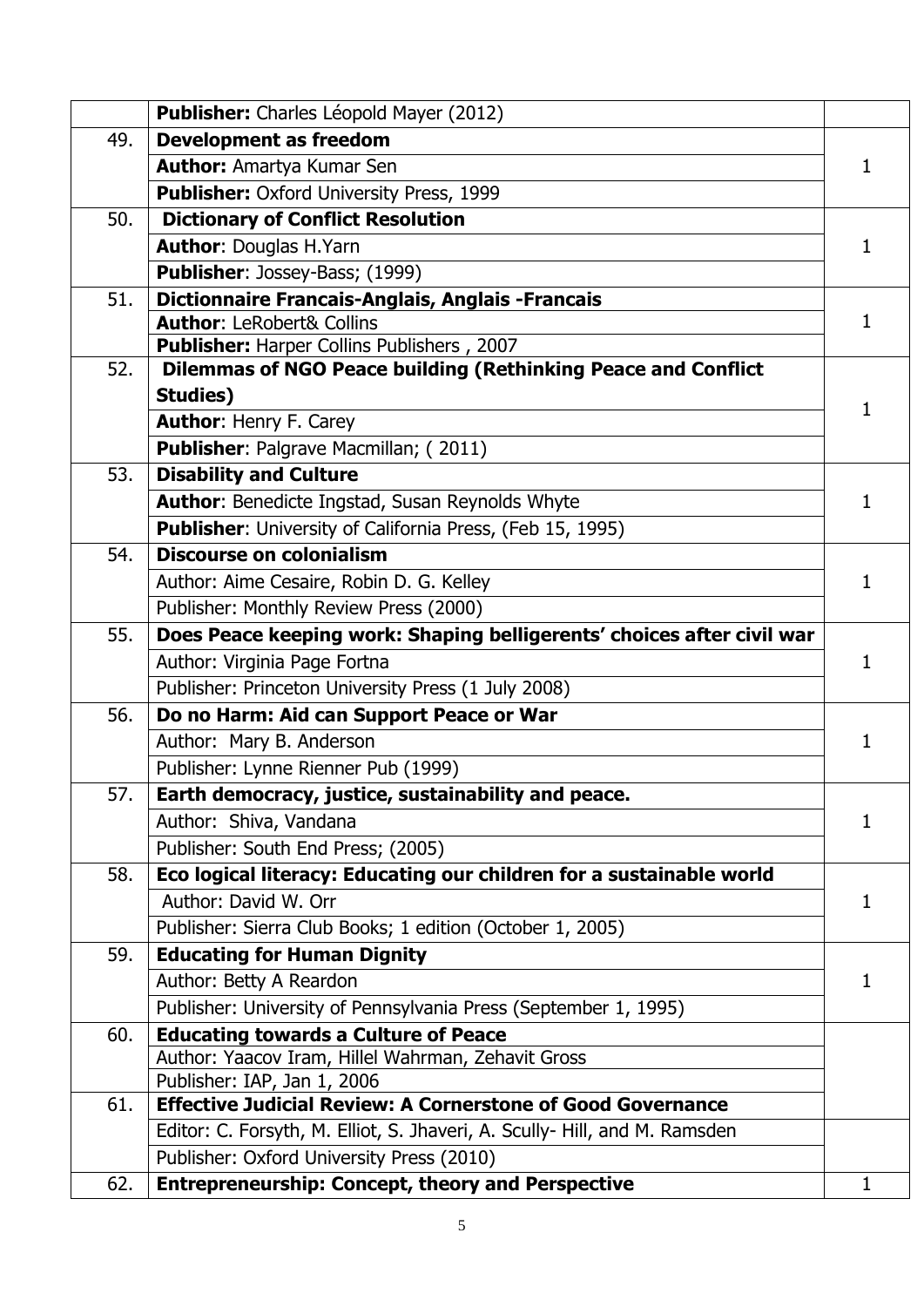|     | Author: Álvaro Cuervo, Domingo Ribeiro, Salvador Roig                                |    |
|-----|--------------------------------------------------------------------------------------|----|
|     | Publisher: Springer, (Mar 12, 2007)                                                  |    |
| 63. | <b>Essentials of Negotiation</b>                                                     |    |
|     | Author: Roy Lewicki, Bruce Barry and David Saunders                                  | 1  |
|     | Publisher: McGraw-Hill/Irwin; 5 edition (February 17, 2010)                          |    |
| 64. | <b>Forgiveness &amp; Reconciliation: Public Policy &amp; Conflict Transformation</b> |    |
|     | Author: Raymond G. Helmick, Rodney Petersen                                          | 1  |
|     | Publisher: Templeton Foundation Press, (2001)                                        |    |
| 65. | From Dictatorship to Democracy: A Conceptual Framework for                           |    |
|     | <b>Liberation</b>                                                                    | 1. |
|     | Author: Gene Sharp                                                                   |    |
|     | Publisher: Serpent's Tail (2012)                                                     |    |
| 66. | <b>From Poverty to Power</b>                                                         |    |
|     | Author: Duncan Green                                                                 | 1  |
|     | Publisher: Oxfam, 2008                                                               |    |
| 67. | From the Ground Up; Land rights, Conflict and Peace in Sub-Saharan<br><b>Africa</b>  |    |
|     | Author: Jenny Clover and Chris                                                       | 1  |
|     | Publisher: Institute for Security Studies, 2005                                      |    |
| 68. | From Soldiers to Citizens: Demilitarisation of Conflict and Society                  |    |
|     | Author: Joao Gomes Polto, Chris Alden                                                | 1  |
|     | Publisher: Ashgate; (2007)                                                           |    |
| 69. | <b>Gender Poverty and Well Being: Introduction</b>                                   |    |
|     | Author: Shahra Razavi                                                                | 1  |
|     | Publisher: Wiley (2000)                                                              |    |
| 70. | <b>Gender, Conflict, and Peacekeeping</b>                                            |    |
|     | Author: Mazurana, D., Angela, R & Jane, P.                                           | 1  |
|     | Publisher: Rowman & Littlefield Publishers (2005)                                    |    |
| 71. | <b>Genocide: A Comprehensive Introduction</b>                                        |    |
|     | Author: Adam J.                                                                      | 1  |
|     | Publisher: Routledge; (2010)                                                         |    |
| 72. | <b>Getting It right: Making Corporate Community Relations Work</b>                   |    |
|     | Author: Luc Zandvliet, Mary B. Anderson                                              | 1  |
|     | Publisher: Greenleaf Publishing (30 April 2009)                                      |    |
| 73. | <b>Getting to Yes: Negotiating a Agreement without Giving In</b>                     |    |
|     | Author: William Urv, Roger Fisher                                                    |    |
|     | Paperback: 207 pages                                                                 | 1. |
|     | Publisher: Random House Business; Revised Second Edition edition (18 Sep             |    |
|     | 1997)                                                                                |    |
| 74. | <b>Globalization and Environmental Challenges: Reconceptualizing</b>                 |    |
|     | <b>Security in the 21st Century</b>                                                  | 1  |
|     | Editor: H. Günter Brauch                                                             |    |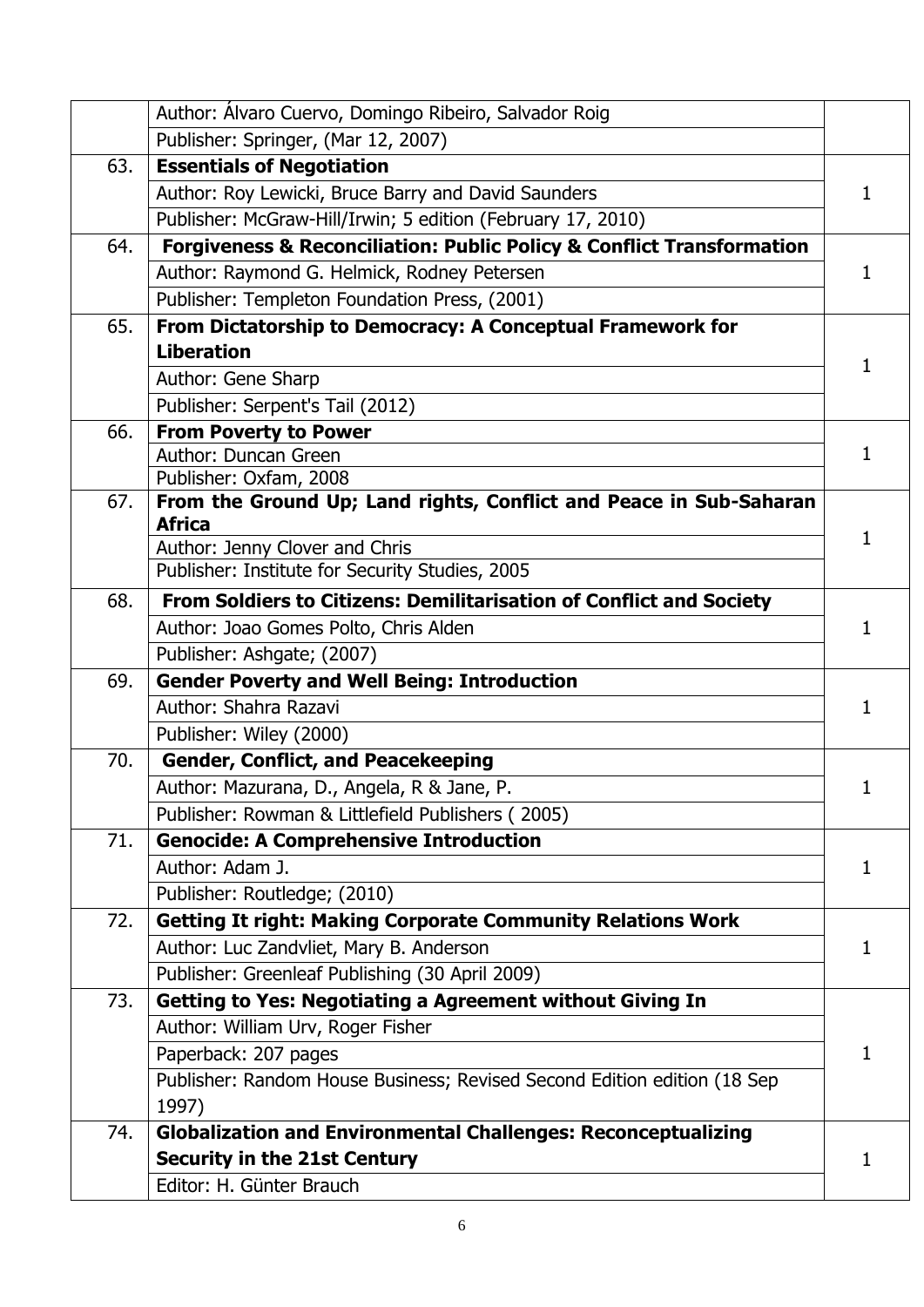| <b>Good Governance and Development</b><br>75.<br>1<br>Author: Smith, B.C.<br>Author: Cawithra, G. and Luckham, D.<br>1.<br>Publisher: London; Zed Books (2003)<br><b>Governance: A Very short Introduction</b><br>76.<br><b>Author: Bevir Mark</b><br>1. |
|----------------------------------------------------------------------------------------------------------------------------------------------------------------------------------------------------------------------------------------------------------|
|                                                                                                                                                                                                                                                          |
|                                                                                                                                                                                                                                                          |
|                                                                                                                                                                                                                                                          |
|                                                                                                                                                                                                                                                          |
|                                                                                                                                                                                                                                                          |
|                                                                                                                                                                                                                                                          |
| Publisher: Oxford University Press, Oct 25, 2012                                                                                                                                                                                                         |
| 77.<br><b>Governments, Citizens and Genocide</b><br>Author: Alex Alvarez<br>1.                                                                                                                                                                           |
| Publisher: Indiana University Press, Jan 1, 2001                                                                                                                                                                                                         |
| <b>Handbook of Peace and conflict studies</b><br>78.                                                                                                                                                                                                     |
| Author: Charles Webel, Johan Galtung<br>1                                                                                                                                                                                                                |
| Publisher: Routledge (2007)                                                                                                                                                                                                                              |
| 79.<br>Handbook of research on social entrepreneurship                                                                                                                                                                                                   |
| Author: Alain Fayolle, Harry Matlay<br>1                                                                                                                                                                                                                 |
| Publisher: Edward Elgar Publishing, Jan 1, 2010                                                                                                                                                                                                          |
| <b>Handbook of Restorative justice.</b><br>80.                                                                                                                                                                                                           |
| Author: Johnston Gerry and Daniel W Van Ness (eds)<br>1                                                                                                                                                                                                  |
| Publisher: Willan (2011)                                                                                                                                                                                                                                 |
| <b>Historical Dictionary of International Organizations (Historical</b><br>81.                                                                                                                                                                           |
| <b>Dictionaries of International Organizations Series)</b>                                                                                                                                                                                               |
| 1<br>Author: Michael G. Schechter                                                                                                                                                                                                                        |
| Publisher: Scarecrow Press; (2009)                                                                                                                                                                                                                       |
| <b>History of Democracy, the Marxist Interpretation</b><br>82.                                                                                                                                                                                           |
| 1<br>Author: Roper Brian S                                                                                                                                                                                                                               |
| Publisher: Pluto Press, Nov 27, 2012                                                                                                                                                                                                                     |
| 83.<br>How to change the World : Social entrepreneurs and the power of new                                                                                                                                                                               |
| ideas<br>1.                                                                                                                                                                                                                                              |
| Author: David Bornstein                                                                                                                                                                                                                                  |
| Publisher: Oxford University Press, Sep 17, 2007                                                                                                                                                                                                         |
| How to mediate like a Pro:42 Rules for mediating Disputes<br>84.                                                                                                                                                                                         |
| Author: Mary Greenwood<br>1.                                                                                                                                                                                                                             |
| Publisher: iUniverse, Inc. (February 1, 2008)                                                                                                                                                                                                            |
| How to Prevent Genocide: A Guide for Policymakers Scholars, and the<br>85.                                                                                                                                                                               |
| <b>Concerned Citizen.</b>                                                                                                                                                                                                                                |
| 1<br>Author: Heidenrich J.                                                                                                                                                                                                                               |
| Publisher: Greenwood Press (2001)                                                                                                                                                                                                                        |
| Human and Environmental security an :agenda for change<br>86.                                                                                                                                                                                            |
| Author: Dodds, Felix and Pippard, Tim                                                                                                                                                                                                                    |
| 1.<br>Publisher: Earthscan, London(2005)                                                                                                                                                                                                                 |
| ISBN-10: 1844072134, 1844072142                                                                                                                                                                                                                          |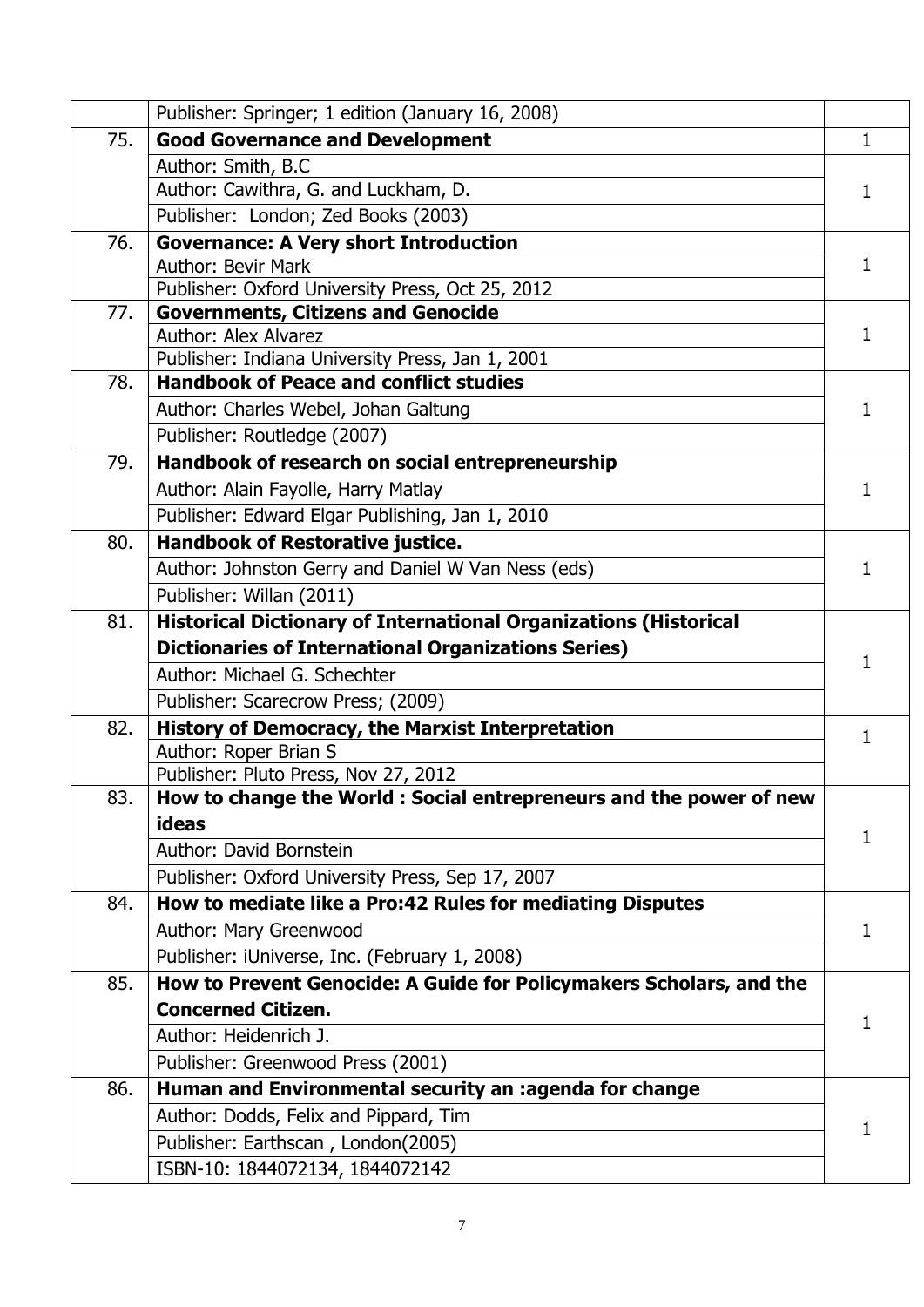|     | ISBN-13: 9781844072132, 9781844072149                                                    |              |
|-----|------------------------------------------------------------------------------------------|--------------|
| 87. | Human Security: Reflections on Globalization and the Intervention                        |              |
|     | <b>Author: Mary Kaldor</b>                                                               | 1            |
|     | Publisher: Polity Press, 2007                                                            |              |
|     | ISBN-13: 978-07456-3853-9                                                                |              |
| 88. | Innovative approaches to reducing global poverty                                         |              |
|     | Author: James Arthur Finch Stoner, Charles Wankel                                        |              |
|     | Publisher: IAP, (Jul 30, 2007)                                                           |              |
|     | ISBN-10:1593117523                                                                       |              |
|     | ISBN-13: 9781593117528                                                                   |              |
| 89. | <b>Inspiring Progress: Religions' Contributions to Sustainable</b><br><b>Development</b> |              |
|     | Author: Gary T. Gardner                                                                  | 1            |
|     | Publisher: W.W.Norton & Company, New York (2006)                                         |              |
| 90. | <b>Interfaith Dialogue and Peace Building</b>                                            |              |
|     | Author: Smock, David                                                                     | 1            |
|     | Publisher: United States Institute of Peace (2002)                                       |              |
| 91. | <b>Interfaith Dialogue at the grass roots</b>                                            |              |
|     | Author: Rebecca Kratz Mays, Feb 28, 2009                                                 | 1            |
|     | Publisher: Temple University Press-                                                      |              |
| 92. | <b>International Peacekeeping: Perspectives on security</b>                              |              |
|     | Author: Paul F. Diehl                                                                    |              |
|     | Paperback: 224 pages                                                                     | 1            |
|     | Publisher: The Johns Hopkins University Press (November 1, 1994)                         |              |
| 93. | Interviewing as qualitative Research : A guide for researchers in                        |              |
|     | <b>Education and social sciences</b>                                                     |              |
|     | Author: Irving Seidman                                                                   |              |
|     | Publisher: Teachers College Press; 3 edition (December 1, 2005)                          |              |
| 94. | Just and Unjust Peace: An Ethic of Political Reconciliation                              |              |
|     | Author: Daniel Philpott                                                                  | $\mathbf{1}$ |
|     | Publisher: Oxford University Press, Oct 11, 2012                                         |              |
| 95. | Killing neighbors Web of violence in Rwanda                                              |              |
|     | Author: Fujii, Lee Ann                                                                   | 1            |
|     | Publisher: Cornell University Press (2009)                                               |              |
| 96. | <b>Language and Power</b>                                                                |              |
|     | Author: Norman Fairclough                                                                | 1            |
|     | Publisher: Longman, University of California, (2001)                                     |              |
| 97. | Leadership and Genocidal violence in Rwanda: Towards a post                              |              |
|     | conflict era                                                                             | 1            |
|     | Author: Theogene Bangwanubusa                                                            |              |
|     | Publisher: LAP LAMBERT Academic Publishing (February 25, 2011)                           |              |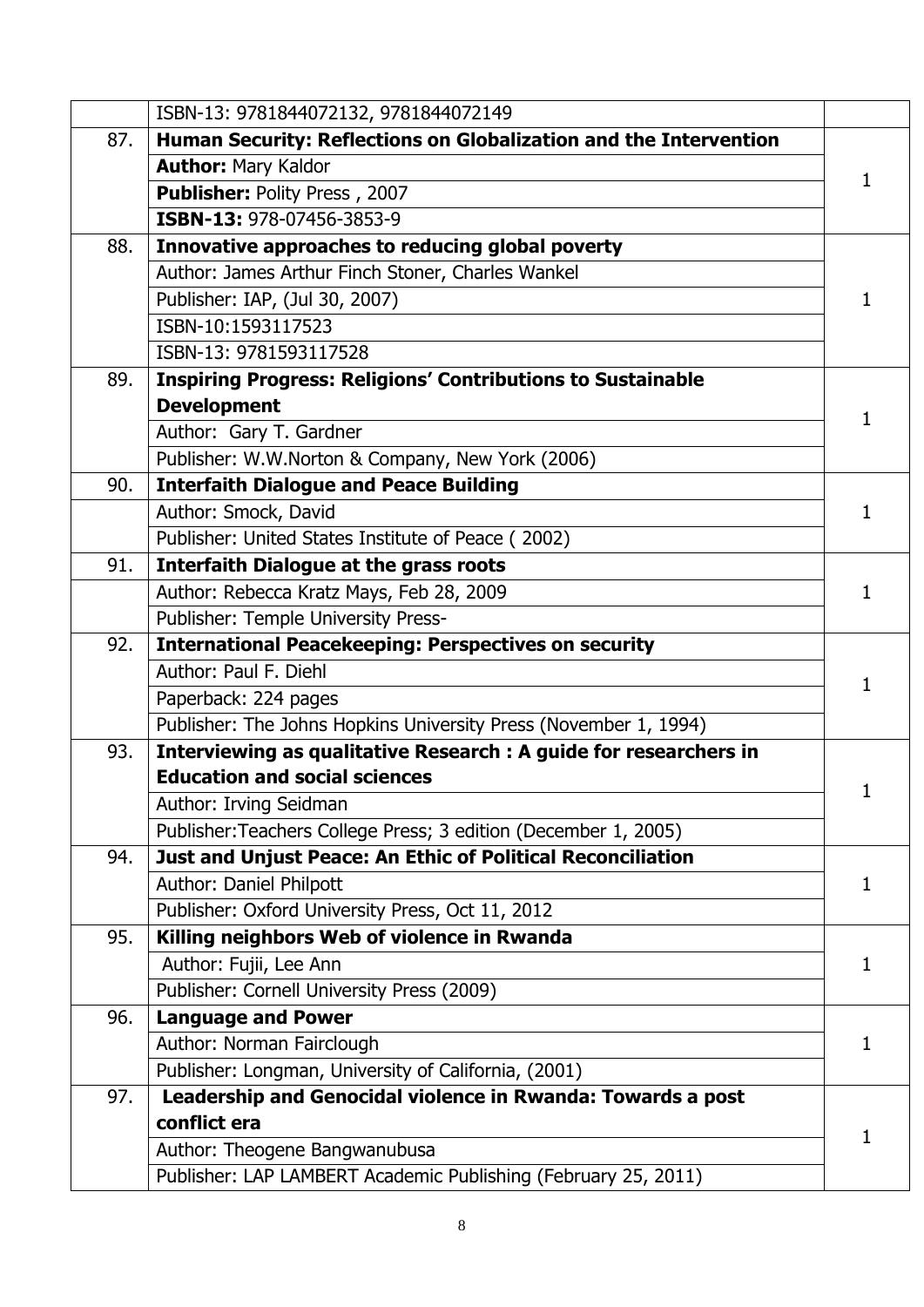| 98.   | Liberal Peace Transition: Between Statebuilding and Peacebuilding      |    |
|-------|------------------------------------------------------------------------|----|
|       | Author: OliverP. Richmond; Jason Franks                                |    |
|       | Publisher: Edinburgh University Press (6 April 2011)                   |    |
| 99.   | Long Walk To Freedom: The Autobiography of Nelson Mandela              |    |
|       | [Paperback]                                                            |    |
|       | Author: Nelson Mandela                                                 |    |
|       | Publisher: Abacus; (1995)                                              |    |
| 100.  | <b>Maintaining order, making Peace</b>                                 |    |
|       | Author: Oliver P. Richmond                                             | 1  |
|       | Publisher: Palgrave Macmillan, (Mar 20, 2002)                          |    |
| 101.1 | Make Peace with any one: Breakthrough Strategies to Quickly End        |    |
|       | Any Conflict, Feud or Estrangement                                     | 1  |
|       | Author: David J. Lieberman                                             |    |
|       | Publisher: Saint Martin's Griffin, U.S.; (13 Feb 2003)                 |    |
|       | 102. Man, the State, and War                                           |    |
|       | Author: Kenneth N. Waltz                                               | 1  |
|       | Publisher: Columbia University Press; (2001)                           |    |
| 103.1 | <b>Managing a mediation process</b>                                    |    |
|       | Author: Amy L. Smith, David R. Smock                                   | 1  |
|       | Publisher: US Institute of Peace Press, Aug 30, 2008                   |    |
| 104.  | Militias and the Challenges of Post Conflict Peace: Silencing the Guns |    |
|       | Author: Chris Alden                                                    | 1  |
|       | Publisher: Zed Books (2011)                                            |    |
| 105.  | Miracle in Kigali [Paperback]                                          |    |
|       | Author: Illuminee Nganemariya and Paul Dickson                         | 1  |
|       | Publisher: Tagman Press. (2007)                                        |    |
| 106.  | <b>Modernity and the Holocaust</b>                                     |    |
|       | Author: Bauman, Z                                                      | 1  |
|       | Publisher: Polity Press; (1991)                                        |    |
| 107.  | Natural resources, conflict and sustainable Development: Lessons       |    |
|       | from Niger Delta                                                       | 1. |
|       | Editor: Okechukwu, Ukaga, Ukoha O. Ukiwo, Ibaba Samuel Ibaba           |    |
|       | Publisher: Routledge (11 April 2012)                                   |    |
| 108.  | <b>Negotiation: Readings, Exercises and Cases</b>                      |    |
|       | Author: Roy Lewicki, Bruce Barry and David Saunders                    |    |
|       | Publisher: McGraw-Hill/Irwin; 6 edition (December 11, 2009)            | 1  |
|       | ISBN-13: 978-0073530314                                                |    |
|       | Product Dimensions: 7.3 x 1.1 x 9 inches                               |    |
| 109.  | <b>Nonviolence: Origins and Outcomes</b>                               |    |
|       | Author: Charles E. Collyer and Ira G. Zepp Jr.                         | 1  |
|       | Length: 232 pages                                                      |    |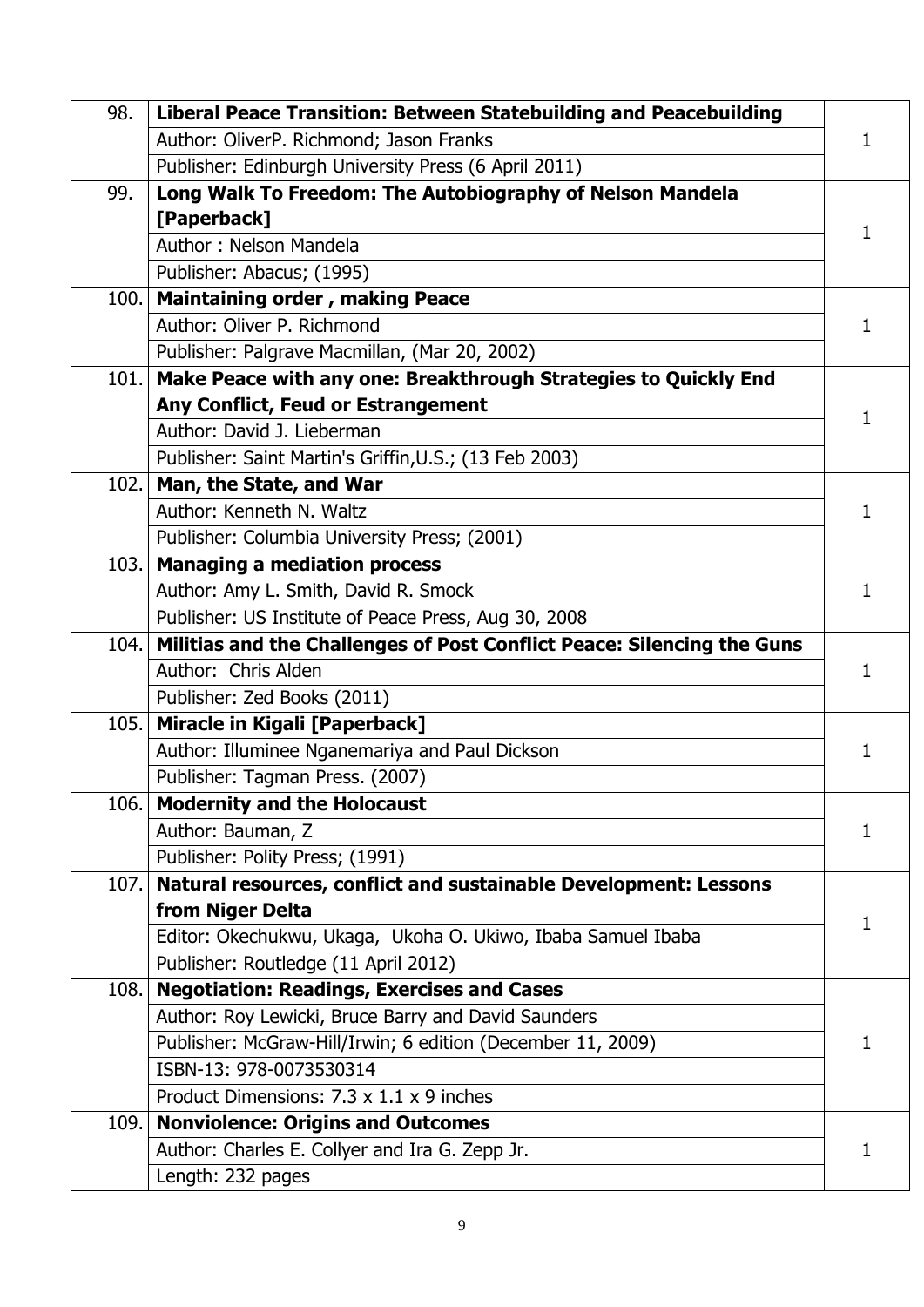|      | Publisher: Trafford Publishing; 2 edition (February 6, 2007)               |   |
|------|----------------------------------------------------------------------------|---|
|      | Language: English                                                          |   |
|      | ISBN-10: 1425104258                                                        |   |
|      | ISBN-13: 978-1425104252                                                    |   |
|      | Product Dimensions: 8 x 0.5 x 5 inches                                     |   |
|      | 110. Nonviolence: twenty-five lessons from the history of a dangerous idea |   |
|      | Author: Mark Kurlansky                                                     |   |
|      | Publisher: Modern Library, Sep 12, 2006                                    |   |
|      | Length: 203 pages                                                          |   |
|      | ISBN-10: 0679643354,                                                       |   |
|      | ISBN-13: 9780679643357                                                     |   |
| 111. | On Human Governance, Toward a New Global Politics                          |   |
|      | Author: Falk, R.                                                           |   |
|      | Publisher: Pennsylvania State Univ Pr (Txt) (1995)                         | 1 |
|      | Length: 304 pages                                                          |   |
|      | ISBN-10: 0271015128                                                        |   |
|      | ISBN-13: 978-0271015125                                                    |   |
|      | 112. On The Fault Line: Managing tensions and Divisions within societies   |   |
|      | Editor: Jeffrey Herbs, Terence McNamee and Greg Mills                      |   |
|      | Publisher: Profile Books(2012)                                             | 1 |
|      | ISBN: 9781846685880                                                        |   |
| 113. | <b>Oxford Advanced Learner's Dictionary</b>                                |   |
|      | Author: A.S. HORNBY, Joanna Turnbull                                       |   |
|      | Publisher: Oxford University Press; (January 2010)                         |   |
|      | Edition: 6th edition                                                       |   |
|      | Length: 1796 pages                                                         |   |
|      | ISBN-10: 019431510X                                                        |   |
|      | ISBN-13: 978-0194315104                                                    |   |
| 114. | Palgrave Advances in Peacebuilding: Critical development and               |   |
|      | approaches                                                                 |   |
|      | Author: Oliver P. Richmond                                                 |   |
|      | Publisher: Palgrave Macmillan, (2010)                                      |   |
|      | ISBN-10: 0230555225                                                        |   |
|      | ISBN-13:9780230555228                                                      |   |
| 115. | Partners in Peace (Non-State Actors in International Law, Politics and     |   |
|      | governance)                                                                |   |
|      | Author: Mathijs van Leeuwen                                                |   |
|      | Publisher: Ashgate (2009)                                                  |   |
|      | Length: 234 pages                                                          |   |
|      | ISBN-10: 0754677435                                                        |   |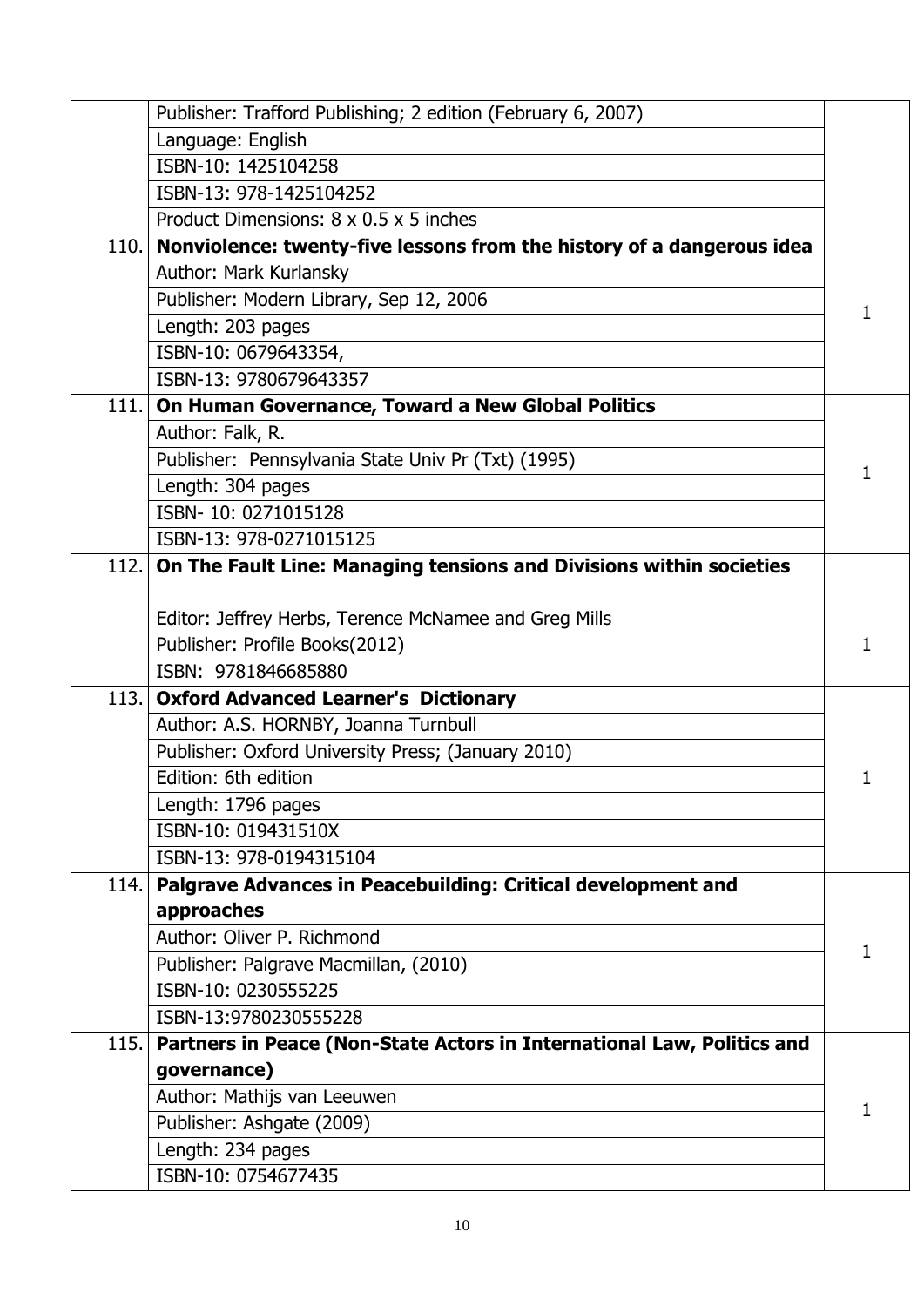|      | ISBN-13: 978-0754677437                                               |   |
|------|-----------------------------------------------------------------------|---|
| 116. | Paul Kagame and Rwanda: Power, Genocide and the Rwanda                |   |
|      | <b>Patriotic Front</b>                                                |   |
|      | Author: Colin M. Waugh                                                |   |
|      | Paperback: 256 pages                                                  | 1 |
|      | Publisher: McFarland & Co Inc (30 Nov 2004)                           |   |
|      | Language: English                                                     |   |
|      | ISBN-10: 0786419415                                                   |   |
|      | ISBN-13: 978-0786419418                                               |   |
| 117. | <b>Peace and Conflict Studies</b>                                     |   |
|      | Authors: Dr. David P. Barash, Charles P. Webel                        |   |
|      | Publisher: SAGE Publications, Inc; 2nd edition (2008)                 | 1 |
|      | Length: 544 pages                                                     |   |
|      | ISBN-10: 1412961203                                                   |   |
|      | ISBN-13: 978-1412961202                                               |   |
| 118. | Peace by Peaceful Means: Peace and Conflict, Development and          |   |
|      | <b>Civilization</b>                                                   |   |
|      | Author: Johan Galtung                                                 |   |
|      | Publisher: Sage Publications Ltd (1996)                               | 1 |
|      | Length: 292 pages                                                     |   |
|      | ISBN-10: 0803975112                                                   |   |
|      | ISBN-13: 978-0803975118                                               |   |
| 119. | Peace in International Relations: A New Agenda (Routledge Studies in  |   |
|      | <b>Peace and conflict resolution)</b>                                 | 1 |
|      | Author: Oliver Richmond                                               |   |
|      | Publisher: Routledge; (2008)                                          |   |
|      | 120. Peace Operations and Global Order                                |   |
|      | Editor: Alex. Bellamy; Paul William                                   | 1 |
|      | Paperback: 240 pages                                                  |   |
|      | Publisher: Routledge (24 Dec 2007)                                    |   |
| 121. | Peace building After Peace Accords: The Challenges of Violence, Truth |   |
|      | and Youth (Rirec project on Post-Accord Peace building)               | 1 |
|      | Authors: Tristan Anne Borer, John Darby, Siobhan McEvoy-Levy          |   |
|      | Publisher: University of Notre Dame Press; (2007)                     |   |
| 122. | Peace building and Rule of Law in Africa: Just Peace? (Security and   |   |
|      | Governance)                                                           | 1 |
|      | Authors: Chandra Lekha Sriram, Olga Martin-Ortega, and Johanna Herman |   |
|      | Publisher: Routledge (2010)                                           |   |
| 123. | Peace building as Politics: Cultivating Peace in Fragile Societies    |   |
|      | Authors: Elizabeth M. Cousens, Chetan Kumar, and Karin Wermester      | 1 |
|      | Publisher: Lynne Rienner Pub (2000)                                   |   |
|      |                                                                       |   |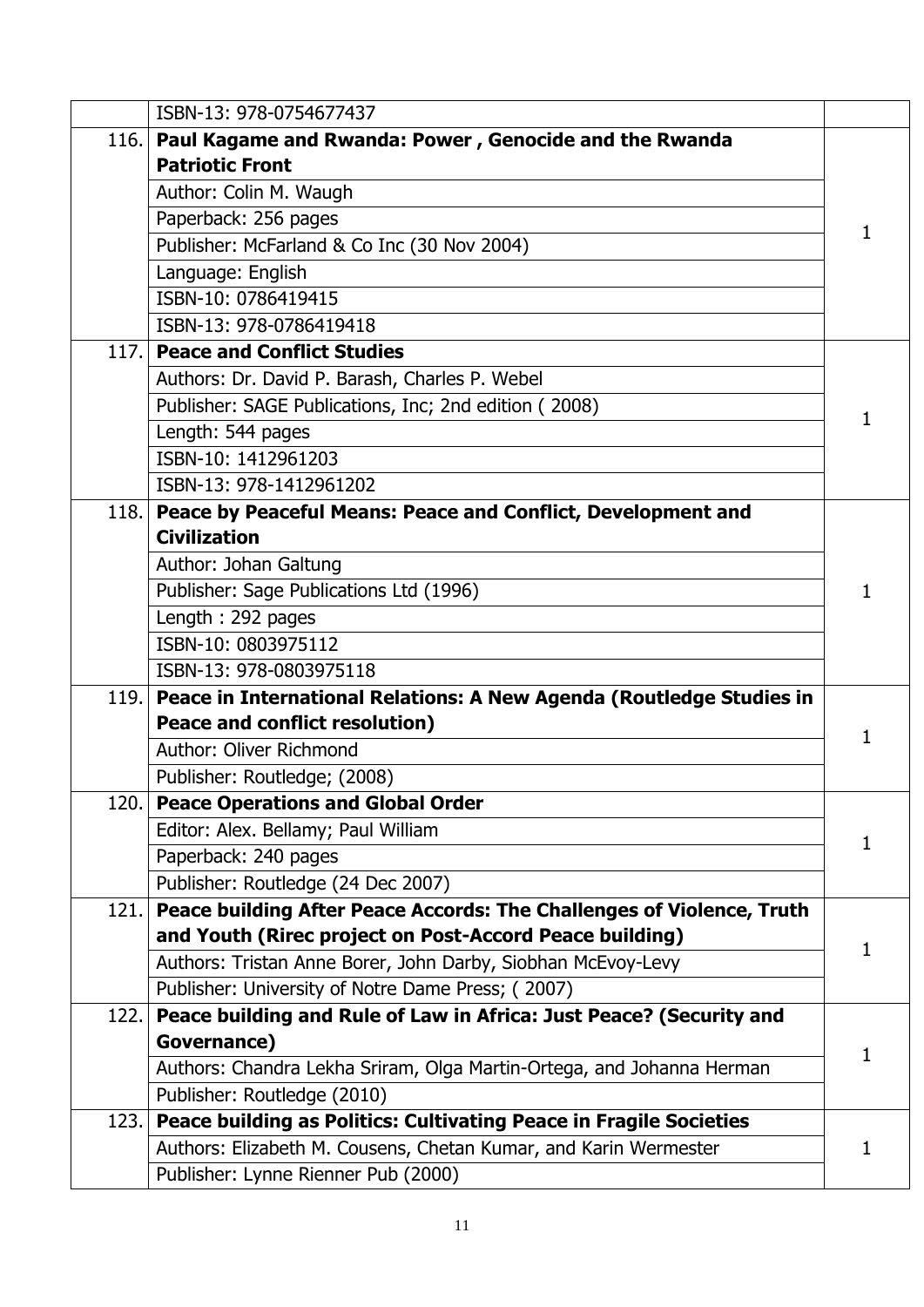|       | 124. Peacebuilding in Traumatized Societies                                        |   |
|-------|------------------------------------------------------------------------------------|---|
|       | Author: Barry Hart                                                                 | 1 |
|       | Publisher: University Press of America (2008)                                      |   |
| 125.  | <b>Peace building: A Field Guide</b>                                               |   |
|       | Author: Luc Reychler and Thania Paffenholz                                         |   |
|       | Publisher: Lynne Rienner Publishers, (December 2000)                               |   |
|       | 126. Peace building toolkit for educators: Middle school lesson                    |   |
|       | Author: Alison Milofsky                                                            | 1 |
|       | Publisher: United States Institute of Peace Press (August 2011)                    |   |
|       | 127. Peace building: From Concept to Commission (Global Institutions)              |   |
|       | Author: Robert Jenkins                                                             | 1 |
|       | Publisher: Routledge (2010)                                                        |   |
| 128.1 | Peace keeping and Peace enforcement in Africa: Methods of conflict                 |   |
|       | prevention                                                                         | 1 |
|       | Editor: Robert I. Rotberg                                                          |   |
|       | Publisher: Brookings Institution (1 Nov 2000)                                      |   |
| 129.1 | Peacemaking in International Conflict: Methods And Techniques                      |   |
|       | Author: William Zartman                                                            | 1 |
|       | Publisher: United States Inst of Peace Press; (2007)                               |   |
| 130.1 | <b>Peace and Conflict in Africa</b>                                                |   |
|       | Editor: David J.Francis                                                            | 1 |
|       | Publisher: Zed Books (2008)                                                        |   |
| 131.  | Peace parks: Conservation and conflict resolution                                  |   |
|       | Author; Saleem H. Ali                                                              | 1 |
|       | Publisher: MIT Press, Sep 30, 2007                                                 |   |
| 132.1 | <b>Pedagogy of Freedom</b>                                                         |   |
|       | Author: Freire, Paulo                                                              | 1 |
|       | Publisher: Lanham: Rowman & Littlefield Publishers, Inc (2000)                     |   |
|       | 133. Pedagogy of the oppressed                                                     |   |
|       | Author: Freire Paulo                                                               | 1 |
|       | Publisher: Lanham: Rowman & Littlefield Publishers, Inc(2000)                      |   |
| 134.1 | <b>People, States and Fear</b>                                                     |   |
|       | Author: Barry Buzan                                                                | 1 |
|       | Publisher: Lynne Rienner Pub (1991)                                                |   |
| 135.  | <b>Political Parties and Democracy</b>                                             |   |
|       | Author; Diamond Larry Gunther,                                                     | 1 |
|       | Publisher: JHU Press, Dec 26, 2001                                                 |   |
| 136.  | <b>Post-Conflict Peacebuilding: A Lexicon</b>                                      | 1 |
|       | Author: Vincent Chetail (Editor)<br>Publisher: Oxford University Press, USA (2009) |   |
| 137.1 | Post-internationalism and Small Arms Control: Theory, politics,                    | 1 |
|       |                                                                                    |   |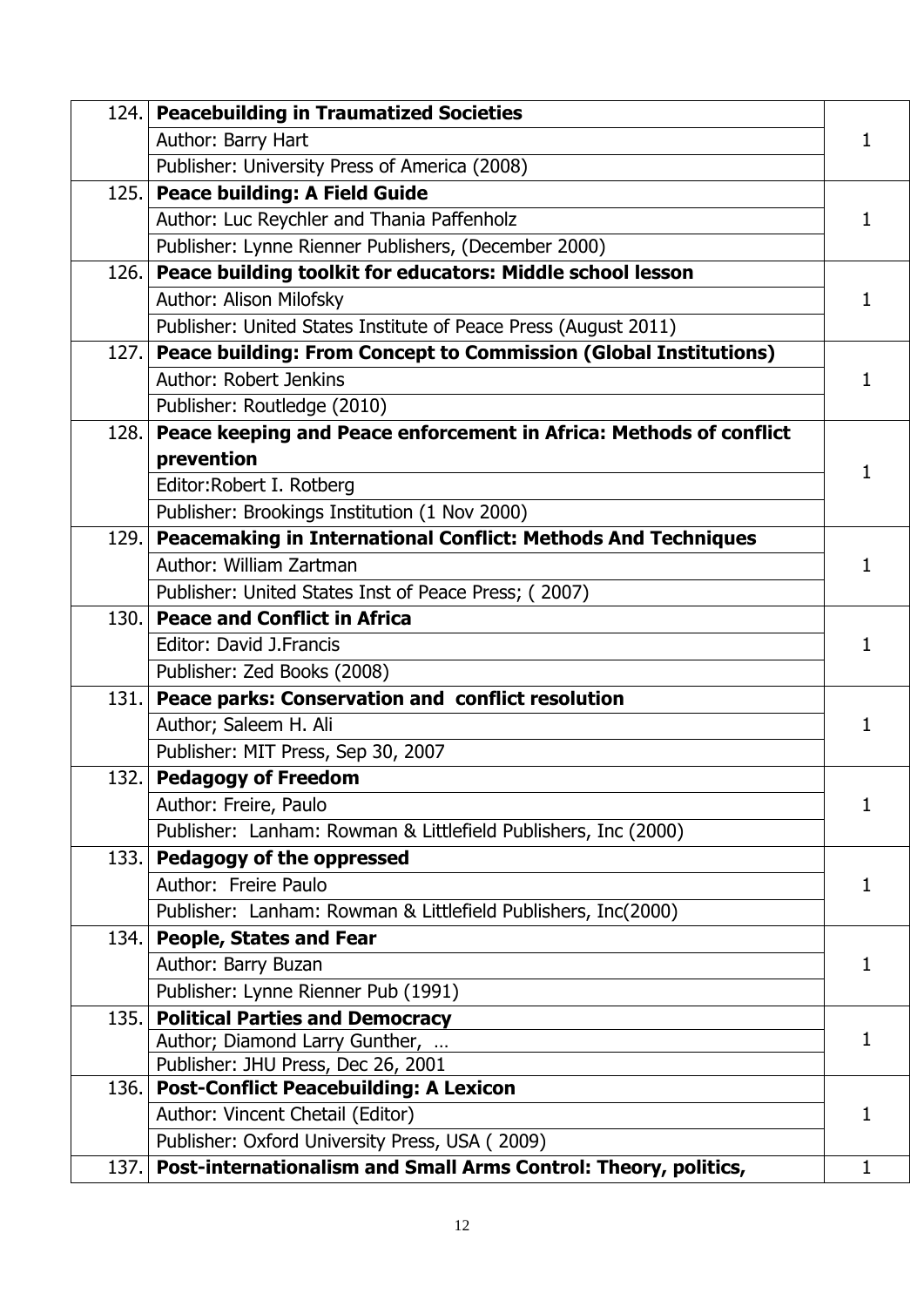|       | security                                                                  |   |
|-------|---------------------------------------------------------------------------|---|
|       | Author: Damien Rogers                                                     |   |
|       | Publisher: Ashgate (2009)                                                 |   |
| 138.  | <b>Preparing for Peace: Conflict Transformation Across Cultures</b>       |   |
|       | (Syracuse Studies on Peace and Conflict Resolution)                       | 1 |
|       | Author: Jean Paul Lederach                                                |   |
|       | Publisher: Syracuse University Press (1996)                               |   |
| 139.1 | <b>Privatizing the Democratic Peace: Policy dilemmas of NGOs</b>          |   |
|       | peacebuilding                                                             |   |
|       | Author: Henry F. F. Carey                                                 |   |
|       | Publisher: Palgrave Macmillan; First Edition edition (January 17, 2012)   |   |
| 140.  | Qualitative Data Analysis: An Expanded Source Book                        |   |
|       | Author: Mathew BMiles and A. Michael Huberman                             | 1 |
|       | Publisher: Sage Publications, Inc; 2nd edition (1994)                     |   |
| 141.  | Qualitative Inquiry and Research design: Choosing among five              |   |
|       | approaches                                                                |   |
|       | Author: John W. Creswell                                                  |   |
|       | Publisher: Sage Publications, Inc; Third Edition edition (March 14, 2012) |   |
| 142.  | Regional Security: The Capacity of International Organizations (Global    |   |
|       | <b>Institutions)</b>                                                      | 1 |
|       | Author: Rodrigo Tavares                                                   |   |
|       | Publisher: Routledge (2009)                                               |   |
| 143.  | Reinventing Peacekeeping in Africa: Conceptual and Legal Issues in        |   |
|       | <b>ECOMOG Operations</b>                                                  | 1 |
|       | Author: Funmi Olonisakin                                                  |   |
|       | Publisher: Brill (2000)                                                   |   |
| 144.  | <b>Religion and women</b>                                                 |   |
|       | Author: Arvind Sharma (editor)                                            | 1 |
|       | Publisher: Sunny Press(1994)                                              |   |
| 145.  | Religion, the missing dimensions of state craft                           |   |
|       | Author: Douglas Johnston and Cynthia Sampson (Eds)                        | 1 |
|       | Publisher: Oxford University Press, USA (1995)                            |   |
| 146.  | <b>Religious Diversity and Human Rights</b>                               |   |
|       | Author: J. Paul Martin, et al                                             | 1 |
|       | Publisher: Columbia University Press (1996).                              |   |
| 147.  | Research design: Qualitative, quantitative and mixed methods              |   |
|       | approach                                                                  | 1 |
|       | Author: John W. Creswell                                                  |   |
|       | Publisher: SAGE (2002)                                                    |   |
| 148.  | Resilience of a Nation: A H istory of the Military in Rwanda              |   |
|       | Author: Frank K Rusagara                                                  | 1 |
|       | Publisher: Fountain Publishers Limited, 2009                              |   |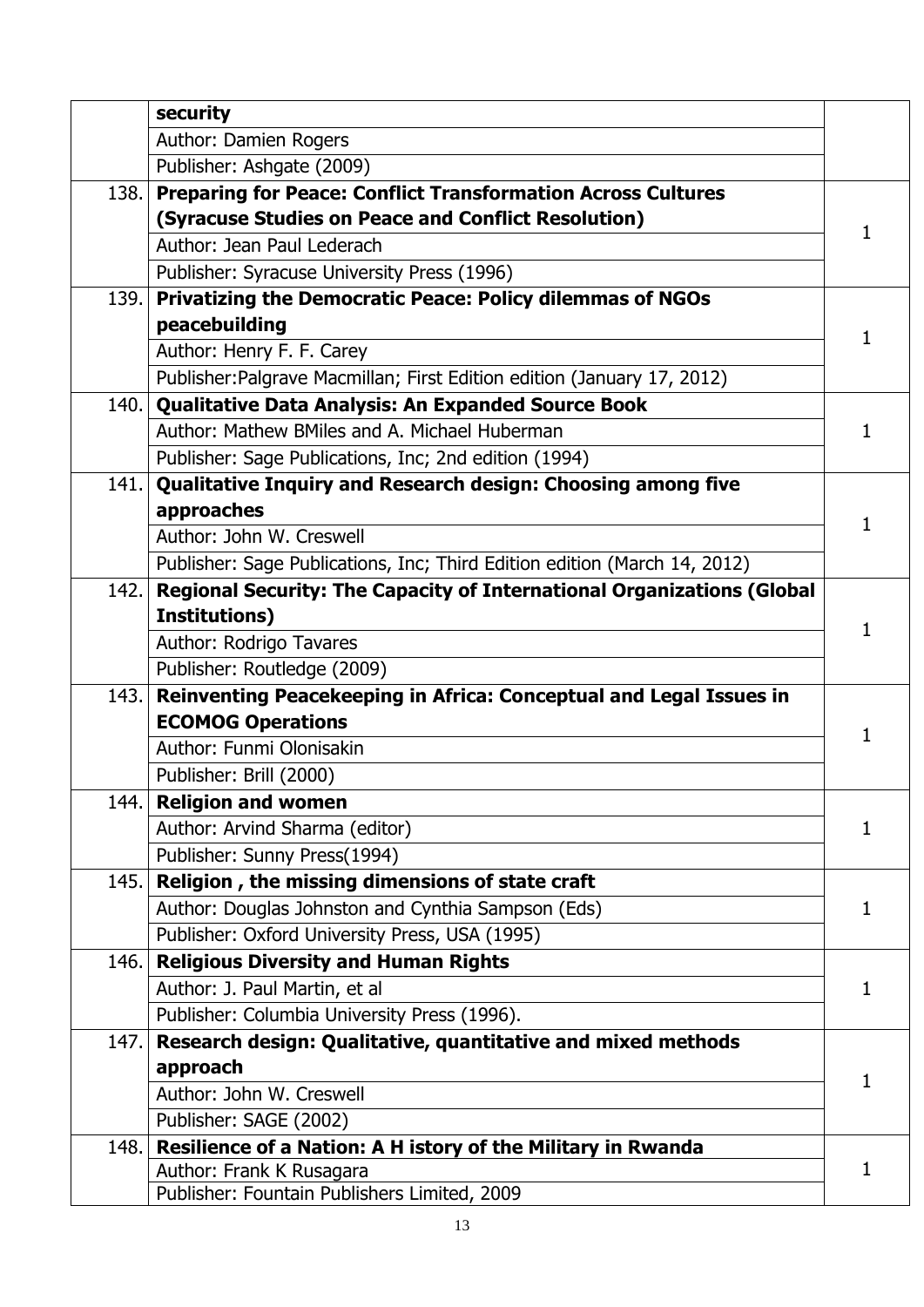| 149. | Rwanda Gacaca Courts: Between Retribution and Reparation             | 1. |
|------|----------------------------------------------------------------------|----|
|      | Author: Christopher Bornkamm (2012)                                  |    |
| 150. | Resolving personal and Organisational conflict: Stories of           |    |
|      | <b>Transformation and Reconciliation</b>                             |    |
|      | Author: Kenneth Cloke and Joan Goldsmith                             | 1  |
|      | Length: 224 pages                                                    |    |
|      | Publisher: Jossey-Bass; 1 edition (September 1, 2000)                |    |
| 151. | <b>Rwanda: History and Hope</b>                                      |    |
|      | Author: Margee M.Ensign; William E. Bertrand                         |    |
|      | Paperback: 174 pages                                                 | 1  |
|      | Publisher: University Press of America (1 Feb 2010)                  |    |
| 152. | Rwanda: les medias du genocide                                       |    |
|      | Author: Jean Pierre Chretien                                         | 1. |
|      | Publisher: Karthala (1995)                                           |    |
| 153. | Rwanda's gumble: Gacaca and a New Model of Transitional Justice      |    |
|      | Author: Peter E Hrrell                                               |    |
|      | Paperback: 140 pages                                                 | 1  |
|      | Publisher: iUniverse (17 Mar 2003)                                   |    |
| 154. | <b>Rwandan Conflict: Its Roots and Regional Implications</b>         |    |
|      | Author: Dixon Kamukama                                               | 1. |
|      | Publisher: Fountain Publisher (1997)                                 |    |
| 155. | See no Evil Hear no Evil Do no Good: Genocide in Rwanda and the role | 1  |
|      | of the World                                                         |    |
|      | Author: A Thomson                                                    |    |
|      | Publisher: Create space (2002)                                       |    |
| 156. | <b>Security and Democracy in Southern Africa</b>                     |    |
|      | Editor: Gavin Cawthra, Abillah Omari                                 | 1  |
|      | Paperback: 340 pages                                                 |    |
|      | Publisher: Witwatersrand University Press (April 30, 2008)           |    |
| 157. | Security and Post-Conflict Reconstruction: Dealing with Fighters in  |    |
|      | the Aftermath of War                                                 | 1  |
|      | Author: Robert Muggah                                                |    |
|      | Publisher: Routledge (31 Jan 2009)                                   |    |
| 158. | Seeing Ourselves: Exploring Race, Ethnicity and Culture              |    |
|      | Author: Carl E. James                                                | 1  |
|      | Publisher: Thompson Educational Pub(2010)                            |    |
| 159. | Sex and Gender: The Development of Masculinity and Feminity          |    |
|      | Author: Robrt, J. Stoller                                            | 1  |
|      | Publisher: Karnack (1994)                                            |    |
|      | Length: 383 pages                                                    |    |
| 160. | Shake Hands with the Devil: The Failure of Humanity in Rwanda        | 1  |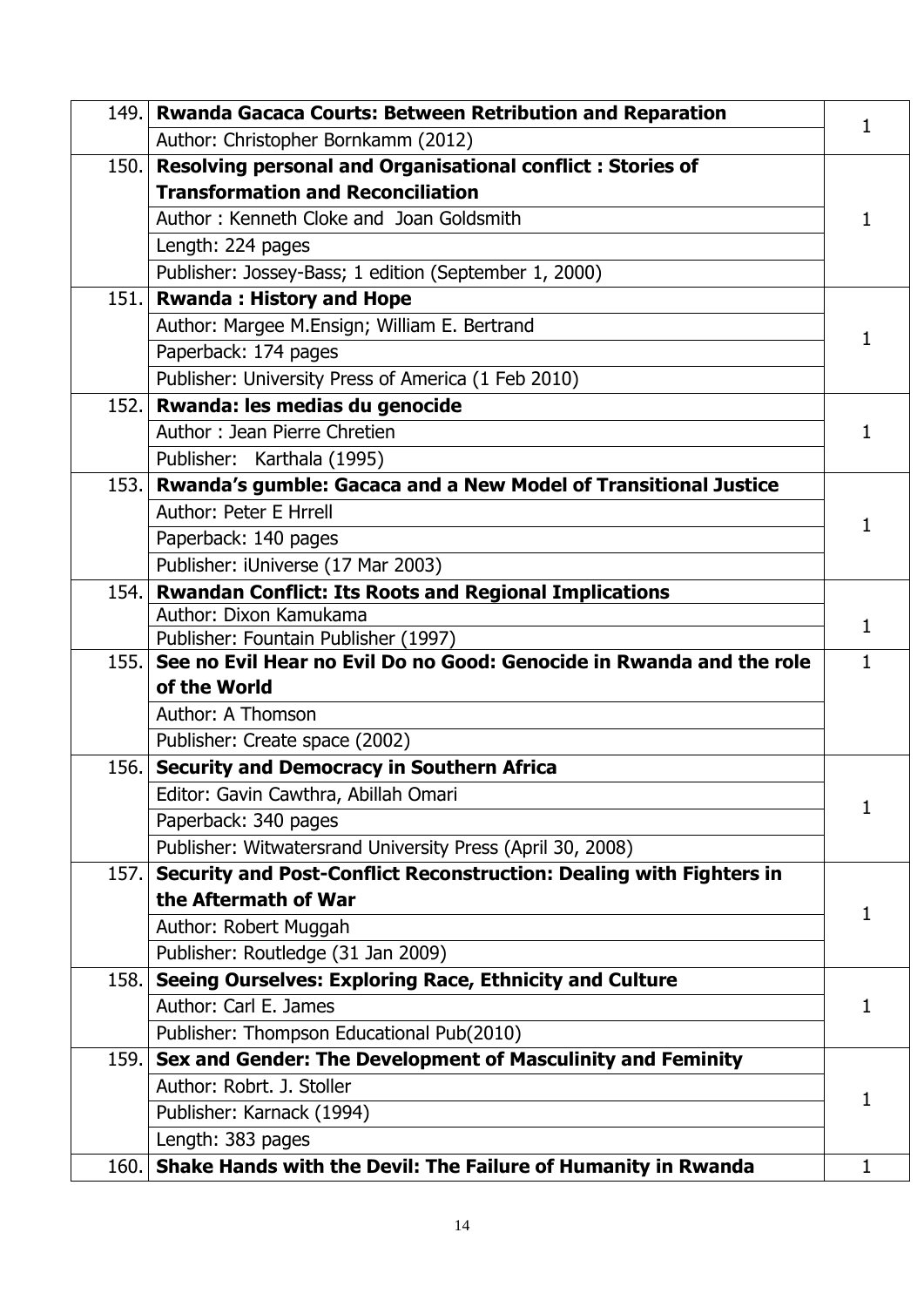|       | Author: Dallaire, R                                                           |              |
|-------|-------------------------------------------------------------------------------|--------------|
|       | Publisher: Arrow (3 Feb 2005)                                                 |              |
| 161.  | <b>Sharp's Dictionary of Power and Struggle: Language of Civil</b>            |              |
|       | <b>Resistance in Conflicts</b>                                                | 1.           |
|       | Author: Gene Sharp                                                            |              |
|       | Publisher: Oxford University Press, USA (2011)                                |              |
|       | 162. Small is Beautiful                                                       |              |
|       | Author: E.F. Schumacher                                                       | 1            |
|       | Publisher: Harper Perennial; 2nd edition (September 27, 1989)                 |              |
| 163.  | <b>Social Conflict: Escalation, Stalemate and Settlement</b>                  |              |
|       | Author: Dean Pruitt, Jeffrey Rubin and Sung Hee Kim                           | 1            |
|       | Publisher: McGraw-Hill Humanities/Social Sciences/Languages; (July 9, 2003)   |              |
|       | 164. Social Entrepreneurship: New Models of Sustainable Social Change         |              |
|       | Author: Alex Nicholls                                                         | 1            |
|       | Publisher: Oxford University Press 2006                                       |              |
|       | 165. States of Conflict: Gender, Violence and Resistance                      |              |
|       | Editors: Susie Jacobs, Ruth Jacobson, Jennifer Marchbank                      | $\mathbf{1}$ |
|       | Publisher: Zed Books (2000)                                                   |              |
| 166.  | <b>Strategies of Peace: Transforming Conflict in a Violent World (Studies</b> |              |
|       | in Strategic peacebuilding)                                                   | 1            |
|       | Authors: Daniel Philpott, Gerard Powers                                       |              |
|       | Publisher: Oxford University Press, USA (2010)                                |              |
|       | 167. Subcontracting Peace: The Challenges of NGO Peace building               |              |
|       | Author: Oliver P Richmond and Henry F Carey                                   | 1            |
|       | Publisher: Ashgate Publishing, Ltd., 2005                                     |              |
|       | 168. Sustainable Development: Concepts, Rationalities and Strategies.         |              |
|       | Author: Faucheux, S., O'Connor, M., Stratee, J. D. V.                         | 1            |
|       | Publisher: Springer, Dec 31, 1997(1997).                                      |              |
| 169.1 | <b>Sustainable Peace: Power and Democracy after civil wars</b>                |              |
|       | Author: Philip G. Roeder and Donald Rothchild                                 | 1            |
|       | Publisher: Cornell University Press, (2005)                                   |              |
| 170.  | <b>Sustainable Development</b>                                                |              |
|       | Author: Susan Baker                                                           | 1            |
|       | Publisher: Routledge (2006)                                                   |              |
| 171.1 | <b>Sustainable Development: the challenge of transition</b>                   |              |
|       | Author: Jurgen Schmandt, C. H. Ward                                           | 1            |
|       | Publisher: Cambridge University Press, (Apr 13, 2000)                         |              |
| 172.1 | Subverting hatred: the challenge of nonviolence in religious traditions       |              |
|       | Author: Daniel L. Smith Christopher                                           | 1            |
|       | Publisher: Orbis Books(2007)                                                  |              |
|       | 173. The 12 Secrets of Persuasive Argument                                    | $\mathbf{1}$ |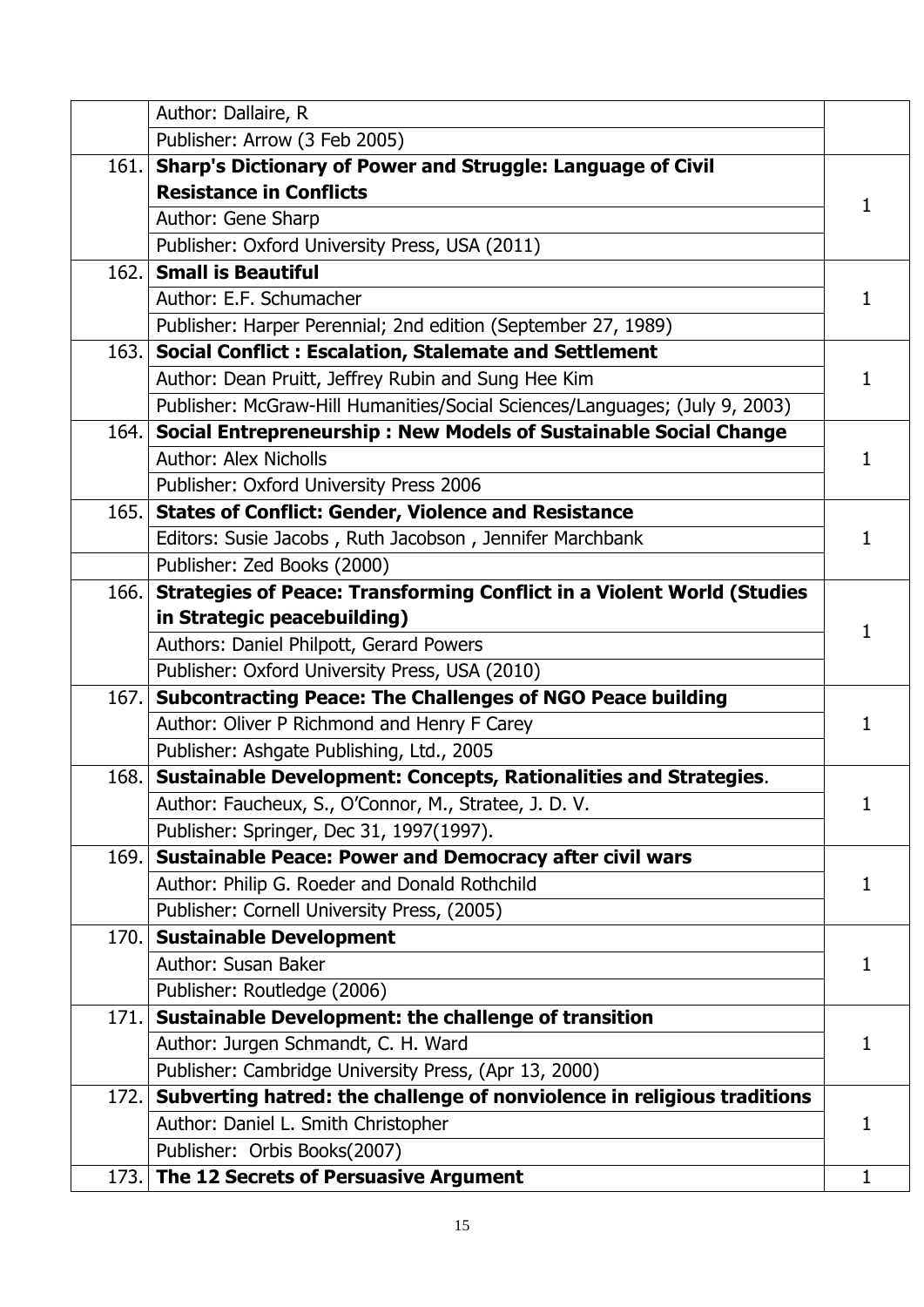|        | Author: RonaldJ. Waicukauski; Joanne Epps; Paul Sandle                  |   |
|--------|-------------------------------------------------------------------------|---|
|        | Publisher: American Bar Association (30 Oct 2010)                       |   |
|        | 174. The African Union: Pan-Africanism, Peacebuilding and development   |   |
|        | Author: Timothy Murithi                                                 | 1 |
|        | Publisher: Ashgate Publishing (2005)                                    |   |
|        | 175. The African stakes of the Congo War                                | 1 |
|        | Author: John F Clark                                                    |   |
|        | Publisher: Palgrave Macmillan, Nov 27, 2004                             |   |
| 176.1  | The Aftermath: Women in Post-Conflict Transformation                    |   |
|        | Editors: Sheila Meintjes, Meredeth Turshen, Anu Pillay                  | 1 |
|        | Publisher: Zed Books (2002)                                             |   |
|        | 177. The Bishop of Rwanda                                               |   |
|        | Author: John Rucyahana, James Riordan                                   | 1 |
|        | Publisher: W Publishing (2007)                                          |   |
|        | 178. The Botton Billion: Why the Poorest Countries are Failing and What |   |
|        | <b>Can Be Done About It</b>                                             |   |
|        | <b>Author: Paul Collier</b>                                             |   |
|        | Publisher: Oxford University Press, USA (2008)                          |   |
|        | 179. The churches and ethnic ideology in the Rwanda crises 1900-1994    |   |
|        | Author: Gatwa, Tharcisse                                                | 1 |
|        | Publisher: Regnum Books(2005)                                           |   |
| 180.   | The Clash of Civilizations and the Remaking of World Order              | 1 |
|        | Author: Samuel P. Huntington                                            |   |
|        | Publisher: Simon and Schuster, (1997)                                   |   |
| 181.   | The Coding Manual for Qualitative Researchers                           |   |
|        | Author: Johnny Saldana                                                  | 1 |
|        | Publisher: Sage Publications Ltd (March 5, 2009)                        |   |
| 182.   | The Compassionate Universe: The Power of the Individual to Heal the     |   |
|        | <b>Environment</b>                                                      | 1 |
|        | Author: Eknath Easwaran                                                 |   |
|        | Publisher: Nilgiri Press (January 1, 1993)                              |   |
| 183.   | The contribution of the Rwanda tribunal to the development of           |   |
|        | international law                                                       | 1 |
|        | Author: Larissa J Van den Herik                                         |   |
|        | Publisher: Martinus Nijhoff Publishers (2005)                           |   |
| 184. l | The Dilemmas of Statebuilding: Confronting the contradictions of        |   |
|        | postwar peace operations (Security and Governance)                      | 1 |
|        | Author: Roland Paris; Timothy D. Sisk                                   |   |
|        | Publisher: Routledge; 1 edition (19 Dec 2008)                           |   |
| 185.   | The Dynamics of Conflict Resolution: A Practitioner's Guide             | 1 |
|        |                                                                         |   |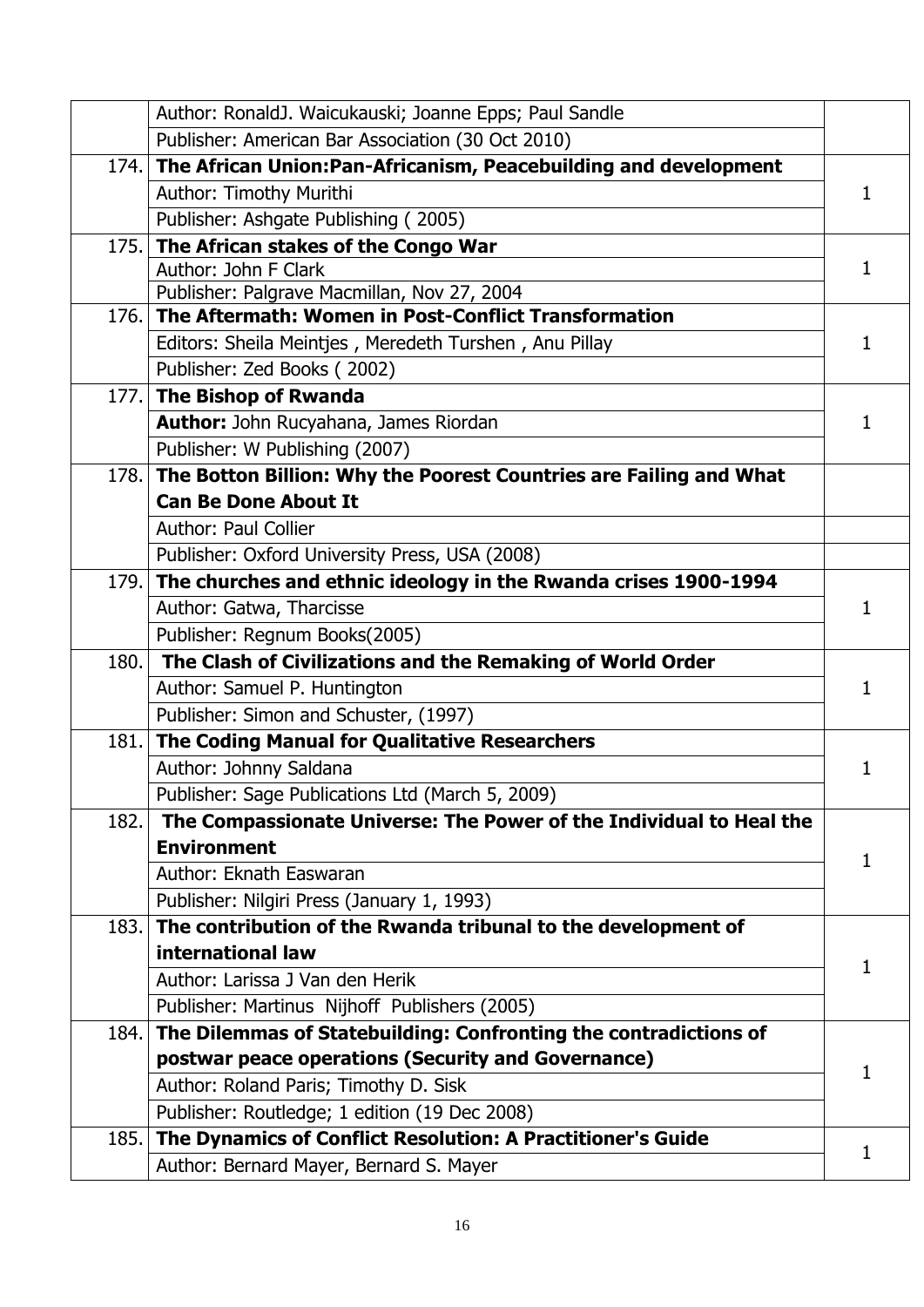|      | Publisher: Jossey-Bass; (2000)                                                         |   |
|------|----------------------------------------------------------------------------------------|---|
| 186. | The EU and Africa: From Eurafrique to Afro-Europa.                                     |   |
|      | Authors: Adekeye Adebajo and Kaye                                                      | 1 |
|      | Publisher: Hurst & Co. (2011)                                                          |   |
| 187. | The Gacaca Courts, Post-Genocide Justice and Reconciliation in                         |   |
|      | Rwanda: Justice without Lawyers (Cambridge Studies in Law and                          |   |
|      | Society)                                                                               | 1 |
|      | Author: Clark, Phil.                                                                   |   |
|      | Publisher: Cambridge University Press (2010)                                           |   |
| 188. | The History and Sociology of Genocide                                                  |   |
|      | Author: Chalk, F. & Johnassohn, K.                                                     | 1 |
|      | Publisher: Yale University Press (1990)                                                |   |
| 189. | The History and Sociology of Genocide                                                  |   |
|      | Author: Chalk, F. & Johnassohn, K                                                      |   |
|      | Publisher: Yale University Press (1990)                                                |   |
| 190. | The Identity Politics of Peacebuilding: Civil Society in War-Torn Sri-                 |   |
|      | Lanka                                                                                  | 1 |
|      | Author: Camilla Orjuela                                                                |   |
|      | Publisher: SAGE Publications Pvt. Ltd (September 4, 2008)                              |   |
| 191. | The Globalization of Poverty: Impact of IMF and World Bank Reforms                     |   |
|      | Author: Michel Chossudorsky                                                            | 1 |
| 192. | Publisher: Common Courage Press (June 1, 2002)                                         |   |
|      | The Web of Violence from interpersonal to Global<br>Author: Jennifer Turpin and Lester |   |
|      |                                                                                        | 1 |
|      | Publisher: University of Illinois Press (November 1, 1996)                             |   |
| 193. | The Oxford Handbook on the United Nations                                              |   |
|      | Editors: Thomas G. Weiss and Sam Daws                                                  |   |
|      | Publisher: Oxford University Press, USA (January 15, 2009)                             | 1 |
| 194. | The History & Sociology of Genocide Analysis & case studies                            |   |
|      | Author: Frank Chalk and Kurt Jonassohn                                                 |   |
|      | Publisher: Yale University Press; 1st edition (September 10, 1990)                     |   |
| 195. | The Little Book of Circles Processes: A New/Old Approach to                            |   |
|      | Peacemakaing                                                                           | 1 |
|      | Author: Kay Pranis                                                                     |   |
|      | Publisher: Good Books (June 2005)                                                      |   |
| 196. | The Little Book of Conflict Transformation                                             |   |
|      | Author: John Paul Lederach                                                             | 1 |
|      | Publisher: Good Books (2003)                                                           |   |
| 197. | The Little Book of Strategic Peacebuilding                                             | 1 |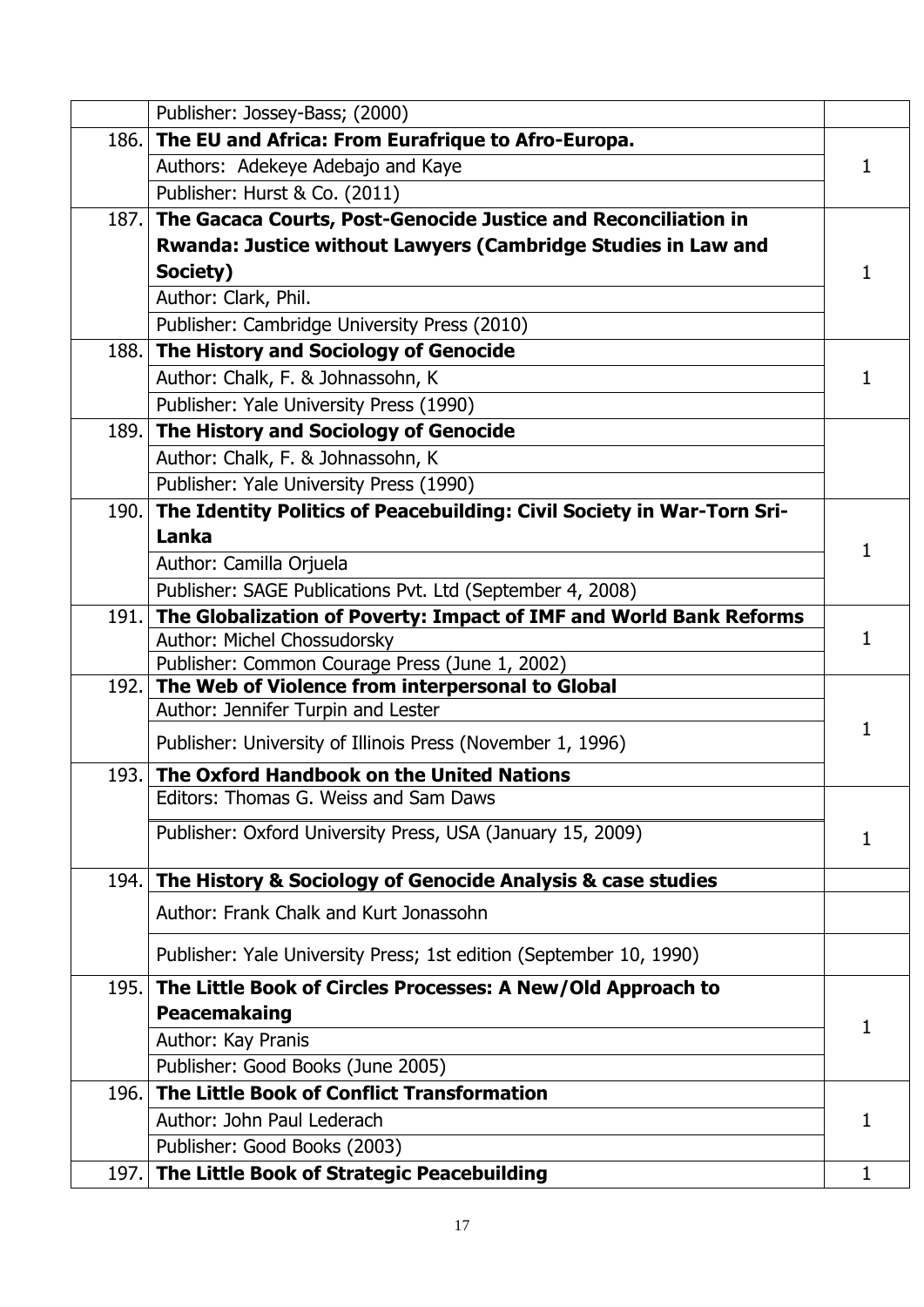|       | Author: Lisa Schirch                                                                                                              |    |
|-------|-----------------------------------------------------------------------------------------------------------------------------------|----|
|       | Publisher: Good Books (2004)                                                                                                      |    |
| 198.  | The little Book of trauma Healing: When violence strikes and<br>community security is threatened (The Little Books of Justice and | 1  |
|       | Peacebuilding)                                                                                                                    |    |
|       | Author: Carolyn P. Yoder                                                                                                          |    |
| 199.l | Publisher: Good Books, (2006)                                                                                                     |    |
|       | The Little Book of Victim Offender Conferencing: Bringing Victims and<br><b>Offenders Together in Dialogue</b>                    |    |
|       | Author: Lorraine Stutzman Amstutz                                                                                                 | 1  |
|       | Publisher: Good Books (December 30, 2009)                                                                                         |    |
|       | 200. The Media and the Rwandan genocide                                                                                           |    |
|       | Author: Allan Thompson                                                                                                            | 1  |
|       | Publisher: Pluto Press (20 Jan 2007)                                                                                              |    |
|       | 201. The Mediation Process: The practical strategies for resolving conflict                                                       |    |
|       | Author: Christopher W. Moore                                                                                                      | 1  |
|       | Publisher: Jossey-Bass; 3rd Edition Revised edition (April 30, 2003)                                                              |    |
| 202.  | <b>The Mediators Handbook</b>                                                                                                     | 1  |
|       | Author: Jennifer E. Beer                                                                                                          |    |
|       | Publisher: New Society Publishers; 3rd, Revised & enlarged edition (July 1,                                                       |    |
|       | 1998)                                                                                                                             |    |
|       | 203. The Moral Imagination: The Art and Soul of Building Peace                                                                    |    |
|       | Author: John Paul Lederach                                                                                                        | 1  |
|       | Publisher: Oxford University Press, USA; Reprint edition (August 26, 2010)                                                        |    |
| 204.  | The Peace In Between: Post-War Violence and Peace building                                                                        |    |
|       | (Conflict, Development and Peace building)                                                                                        |    |
|       | Author: Mats Berdal and Astri Suhrke                                                                                              |    |
|       | Publisher: Routledge (2011)                                                                                                       |    |
| 205.  | The Political Economy of International Relations                                                                                  |    |
|       | Author: Robert, Gilpin                                                                                                            | 1  |
|       | Publisher: Princeton University Press(1997)                                                                                       |    |
| 206.  | The Politics of Dialogue: Living Under the Geopolitical Histories of War<br>and Peace                                             |    |
|       | Author: Ranabir Samaddar                                                                                                          | 1  |
|       | Publisher: Ashgate Publishing (June 2004)                                                                                         |    |
| 207.  | The politics of nonviolent action( Part one): Power and Struggle                                                                  |    |
|       | Author: Gene Sharp                                                                                                                | 1  |
|       | Publisher: P. Sargent Publisher (1973)                                                                                            |    |
| 208.  | The politics of nonviolent action (Part two): The Methods of                                                                      |    |
|       | <b>Nonvolent Action</b>                                                                                                           | 1. |
|       | Author: Gene Sharp                                                                                                                |    |
|       |                                                                                                                                   |    |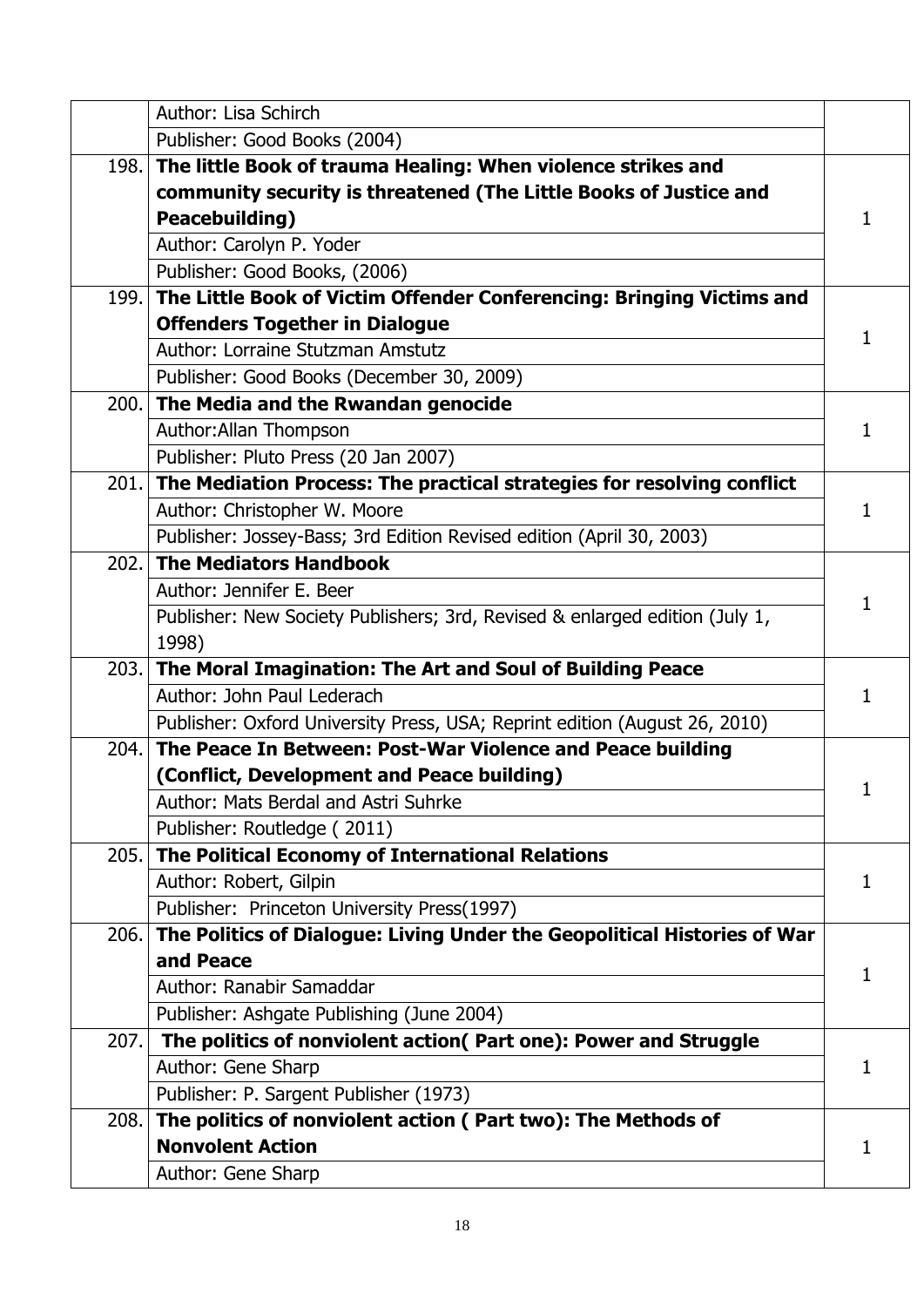|      | Publisher: P. Sargent Publisher (1973)                                  |   |
|------|-------------------------------------------------------------------------|---|
|      | 209. The politics of nonviolent action (Part three): The Dynamics of    |   |
|      | <b>Nonviolent Action</b>                                                |   |
|      | Author: Gene Sharp                                                      |   |
|      | Publisher: P. Sargent Publisher (1985)                                  |   |
|      | 210. The Promise of mediation: Responding to conflict through           |   |
|      | empowerment and Recognition                                             | 1 |
|      | Author: Robert A. Baruch Bush, Joseph P. Folger                         |   |
|      | Hardcover: 320 pages                                                    |   |
| 211. | The Psychology of Peace: An Introduction (The Psychological             |   |
|      | dimension of conflict and Peace                                         | 1 |
|      | Author: Rachel M. MacNair                                               |   |
|      | Publisher: Praeger (August 30, 2003)                                    |   |
|      | 212. The Roots of African Conflicts: The Causes and Costs [Paperback]   |   |
|      | Author: Paul Tiyambeze Zeleza                                           | 1 |
|      | Publisher: James Currey (2008)                                          |   |
|      | 213. The Rwanda Crisis: History of Genocide.                            | 1 |
|      | <b>Author: Gerald Prunier</b>                                           |   |
|      | Publisher: C Hurst & Co Publishers Ltd; (1998)                          |   |
|      | 214. The State of Africa Post-Conflict Reconstruction and Development   |   |
|      | Author: Dick, K. & Hussein, S.                                          | 1 |
|      | Publisher: Africa Institute of South Africa (2008)                      |   |
|      | 215. The Structure of International Conflict                            |   |
|      | <b>Author: CR Mitchell</b>                                              | 1 |
|      | Publisher: St. Martin's Press (April 15, 1989)                          |   |
|      | 216. The Third World Security Predicament: State Making, Regional       |   |
|      | <b>Conflict, and the International System</b>                           | 1 |
|      | Author: Mohammed Ayoub, et al                                           |   |
|      | Publisher: Lynne Rienner; Boulder Co (1995)                             |   |
|      | 217. The Transformation of Peace: Rethinking Peace and Conflict studies |   |
|      | Author: Oliver P. Richmond                                              | 1 |
|      | Publisher: Palgrave Macmillan, (2007)                                   |   |
| 218. | The Trouble with the Congo: Local Violence and the Failure of           |   |
|      | <b>International Peacebuilding</b>                                      | 1 |
|      | Author: Severine Autesserre                                             |   |
|      | Publisher: Cambridge University Press (June 14, 2010)                   |   |
| 219. | The Unconquerable World: Power, Nonviolence and the Will of the         |   |
|      | <b>People</b>                                                           | 1 |
|      | Author: Jonathan Schell                                                 |   |
|      | Publisher: Penguin (2005)                                               |   |
|      | 220. The Collaboration challenge: how nonprofits and businesses succeed | 1 |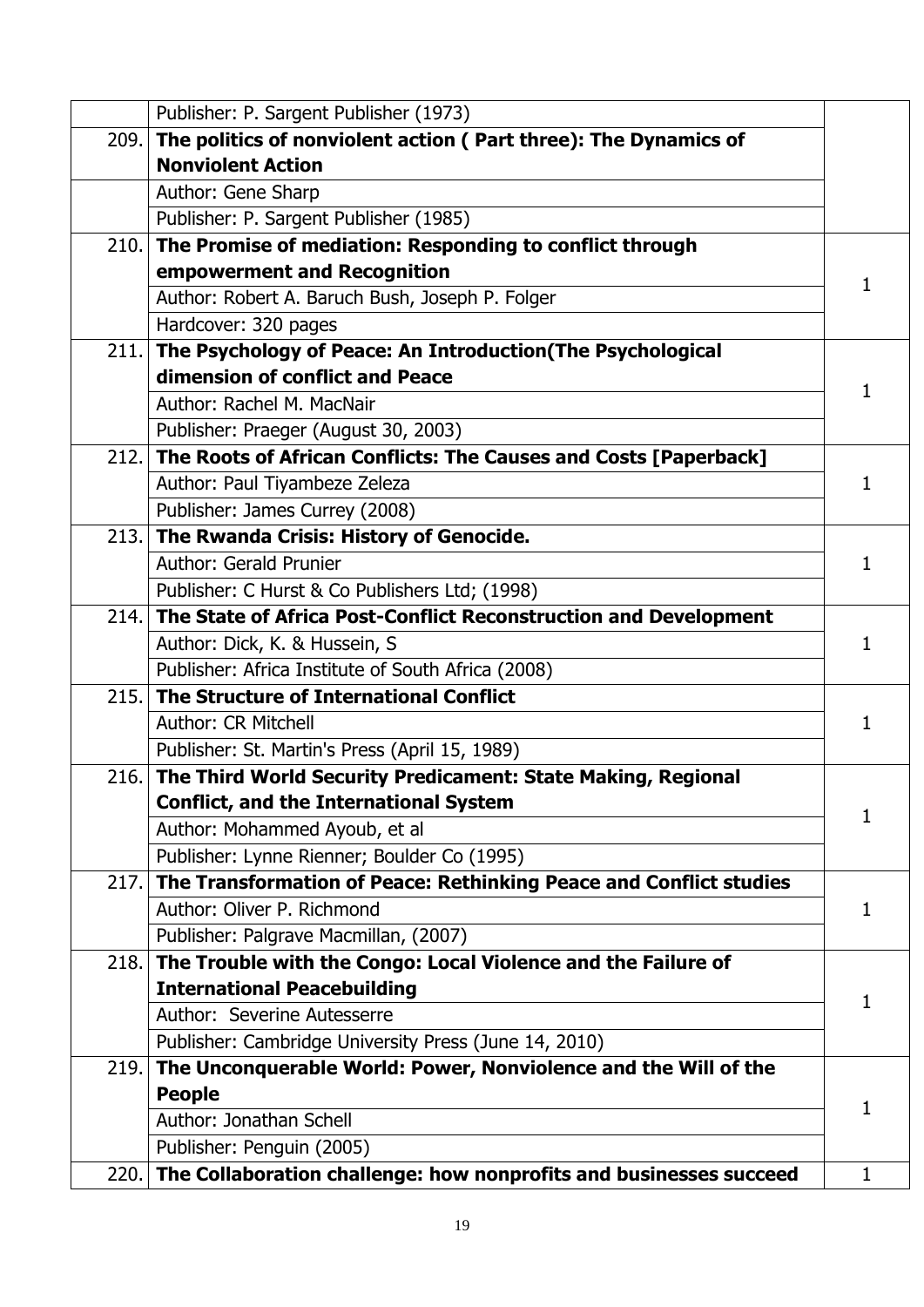|      | through strategic alliances                                                                                           |   |
|------|-----------------------------------------------------------------------------------------------------------------------|---|
|      | Author: James E. Austin                                                                                               |   |
|      | Publisher: Jossey-Bass Publishers, (2000)                                                                             |   |
| 221. | The untold story of France `s role in the Rwanda Genocide                                                             |   |
|      | <b>Author: Andrew Wallis</b>                                                                                          | 1 |
|      | Publisher: I. B. Tauris(2007)                                                                                         |   |
| 222. | This is your time Rwanda: The emerging story of a bold Nation and its                                                 |   |
|      | brilliant destiny.                                                                                                    | 1 |
|      | Author: Justine Rukeba Mbabazi                                                                                        |   |
|      | Publisher: Justine Rukeba Mbabazi (2012)<br>223. Towards Better Peacebuilding Practice: On lesson learned, evaluation |   |
|      | practices and Aid&conflict                                                                                            |   |
|      | Author: Anneke Galama, Paul Van Tongeren and European centre for Conflict                                             | 1 |
|      | prevention                                                                                                            |   |
|      | Publisher: European Centre for Conflict Prevention, 2002                                                              |   |
| 224. | Traditional justice and reconciliation after violent conflict: learning                                               |   |
|      | from African experiences                                                                                              |   |
|      | Author: Ingelaere, Bert.                                                                                              | 1 |
|      | Publisher: IDEA Publications (2008)                                                                                   |   |
| 225. | Traditionalists, Muslims, and Christians in Africa.                                                                   |   |
|      | Author: Conteh, P                                                                                                     | 1 |
|      | Publisher: Cambria Press in Amherst, NY (2009)                                                                        |   |
| 226. | <b>Trans boundary Protected Areas for Peace and Co-Operation:</b>                                                     |   |
|      | Based on the Proceedings of Workshops Held in Bormio (1998) and Gland                                                 |   |
|      | (2000)                                                                                                                | 1 |
|      | <b>Author: Trevor Sandwith</b>                                                                                        |   |
|      | Publisher: IUCN--The World Conservation Union, 2001                                                                   |   |
| 227. | Transformative Learning: Educational Vision for the 21 <sup>st</sup> Century                                          |   |
|      | Author: Edmund O'Sullivan                                                                                             | 1 |
|      | Publisher: Zed Books (1999)                                                                                           |   |
| 228. | <b>Twenty-First-Century Peace Operations</b>                                                                          |   |
|      | Author: Dutch, William J (2006)                                                                                       | 1 |
|      | Publisher: United States Institute of Peace Press                                                                     |   |
| 229. | <b>Understanding social enterprise: Theory and Practice</b>                                                           |   |
|      | Author: Mike Bull, Rory Ridley-Duff                                                                                   | 1 |
|      | Publisher: SAGE                                                                                                       |   |
|      | 230. Understanding Global Security                                                                                    |   |
|      | Author: Peter Hough.                                                                                                  | 1 |
|      | Publisher: Routledge, Tailor & Francis Group, London (2008)                                                           |   |
| 231. | <b>Understanding Peacekeeping</b>                                                                                     |   |
|      | Authors: Alex J. Bellamy, Paul William, Stuart Griffin (2010)                                                         | 1 |
|      | <b>Publisher: Polity Press</b>                                                                                        |   |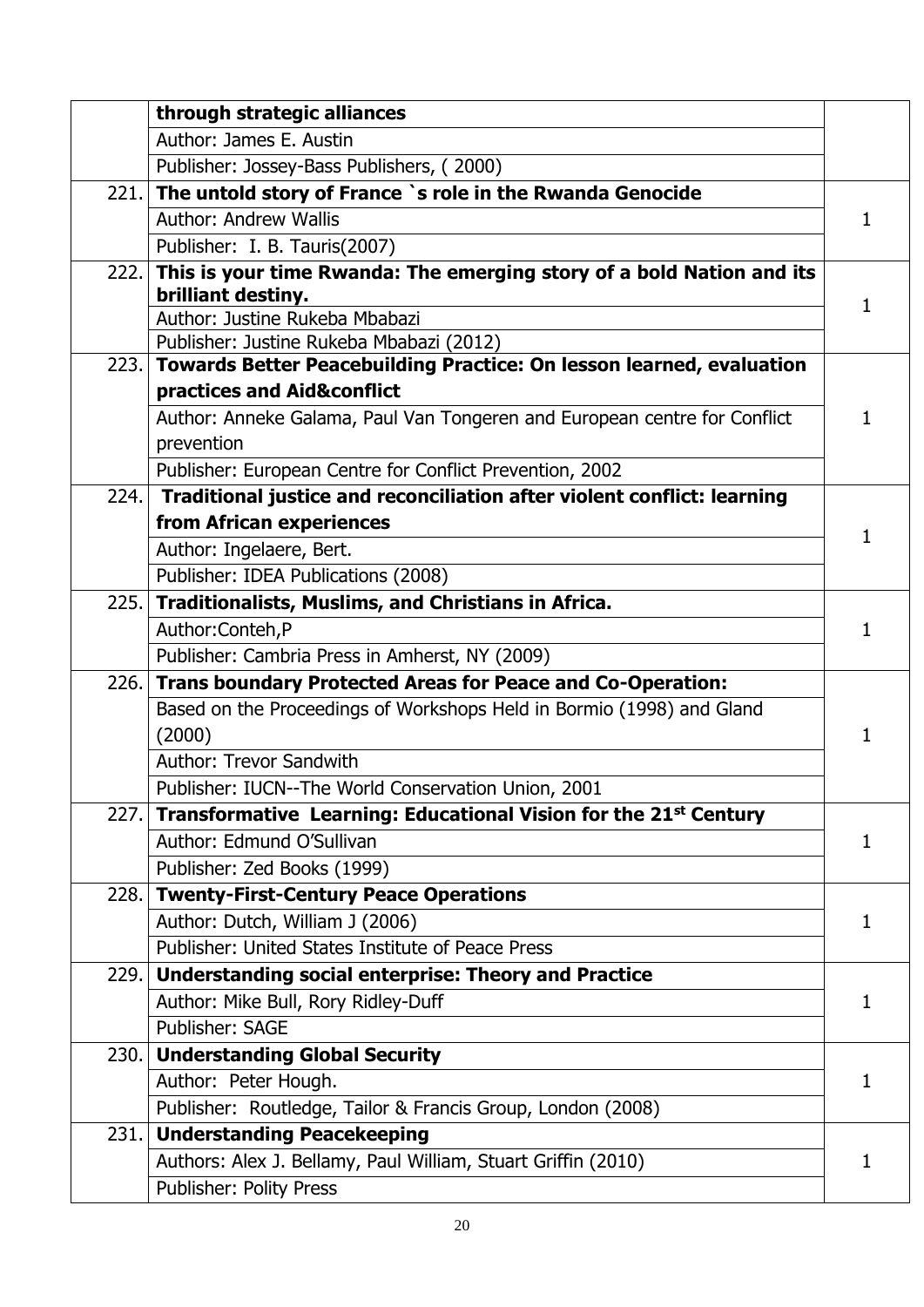|       | 232. Understanding Peace Research: Methods and Challenges                   |    |
|-------|-----------------------------------------------------------------------------|----|
|       | Author: Kristine Hoglund and Magnus Oberg (2011)                            |    |
|       | Publisher: Routledge                                                        |    |
| 233.1 | <b>Understanding Sustainable Development</b>                                |    |
|       | Author: John Blewitt                                                        | 1  |
|       | Publisher: Routledge (July 31, 2008)                                        |    |
| 234.  | Understanding the Somalia Conflagration: Identity, Islam and                |    |
|       | <b>Peacebuilding</b>                                                        | 1  |
|       | Author: Afyare Abdi Elmi (2010)                                             |    |
|       | <b>Publisher: Pluto Press</b>                                               |    |
| 235.  | <b>Uniting Africa: Building regional Peace and Security systems</b>         |    |
|       | Author: David J. Francis                                                    | 1  |
|       | Paperback: 304 pages                                                        |    |
|       | Publisher: Ashgate Publishing Limited; New edition edition (22 Feb 2006)    |    |
|       | 236. Victims, Perpetrators or Actors?: Gender, Armed Conflict and Political |    |
|       | Editors: Caroline N. O. Moser, Fiona Clark (2001)                           | 1  |
|       | Publisher: Zed Books                                                        |    |
| 237.1 | Waging Peace in Sudan: The Inside Story of the Negotiations That            |    |
|       | <b>Ended Africa's Longest civil War</b>                                     | 1  |
|       | Author: Hilde F. Johnson (2011)                                             |    |
|       | Publisher: Sussex Academic Press                                            |    |
| 238.  | <b>Weaving Connections: Educating for Peace and Social and</b>              |    |
|       | <b>Environment Justice</b>                                                  | 1  |
|       | Author: Tara Goldstein and David Selby (2000)                               |    |
|       | Publisher: Sumach Press                                                     |    |
| 239.  | <b>Weaving Peace: Essays on Peace: Governance on conflict</b>               |    |
|       | transformation in the Great Lakes Region of Africa                          |    |
|       | Author: Samuel Kale Ewusi                                                   | 1. |
|       | Paperback: 252 pages                                                        |    |
|       | Publisher: Trafford Publishing (August 28, 2012)                            |    |
| 240.  | <b>Waging Peace in our Schools</b>                                          |    |
|       | Author: Linda Lantieri and Janet Patti                                      | 1  |
|       | Publisher: Beacon Press; 1 edition (July 1, 1998)                           |    |
| 241.  | West Africa's Security Challenges: Building Peace in a Troubled             |    |
|       | <b>Region.</b>                                                              | 1  |
|       | Authors: Adebajo, A. & Ismail, R.                                           |    |
|       | Publisher: Rienner (2001)                                                   |    |
| 242.  | What Women Do in Wartime: Gender and Conflict in Africa (What               |    |
|       | <b>Women Do in War time)</b>                                                | 1. |
|       | Author: Meredeth Turshen, Clotilde Twagiramariya (Eds)                      |    |
|       | Publisher: Zed Books (1998)                                                 |    |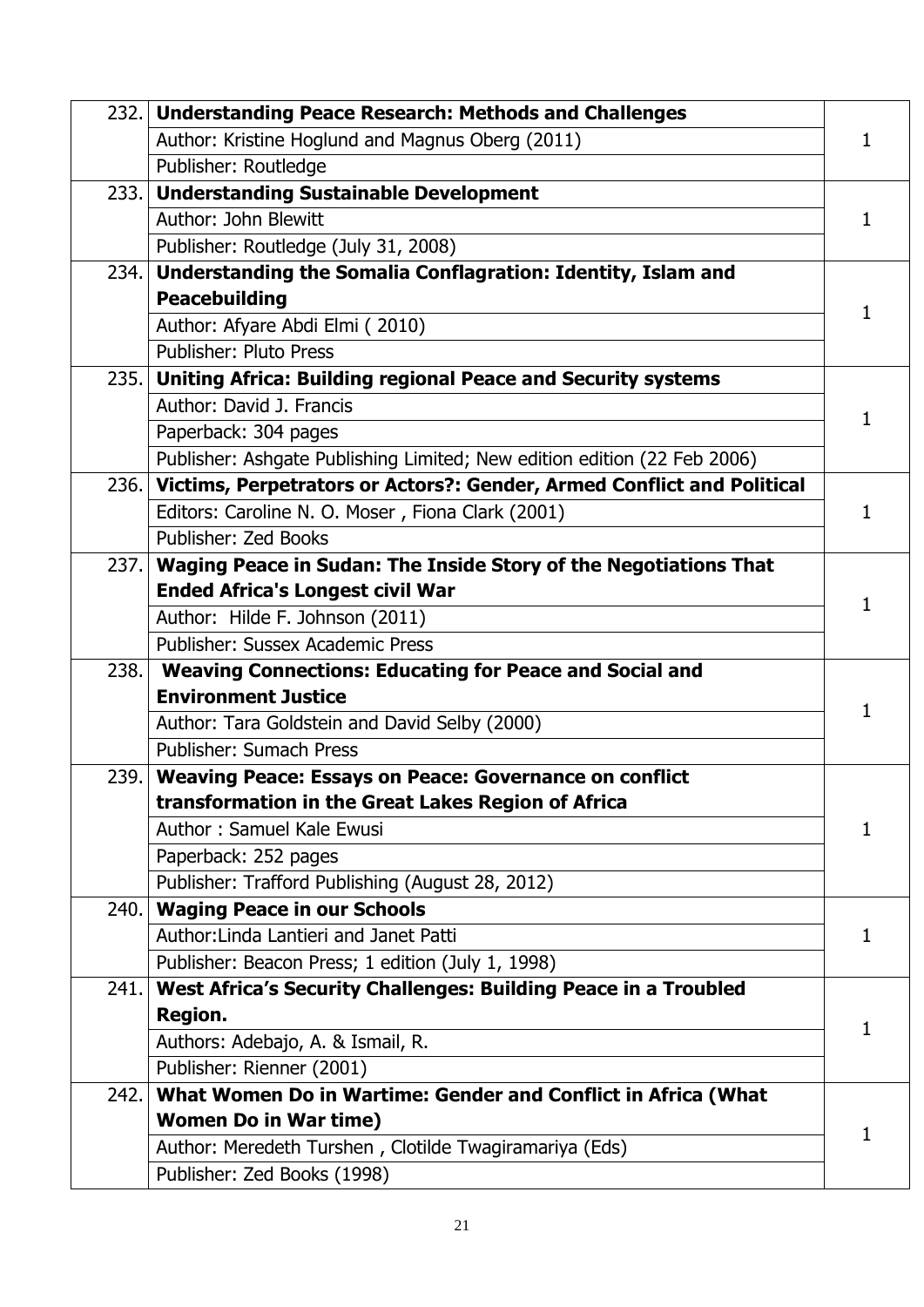| 243.  | When Blood and Bones Cry Out: Journeys through the soundscape of |   |
|-------|------------------------------------------------------------------|---|
|       | <b>Healing and Reconciliation</b>                                |   |
|       | Author: Jean Paul Lederach and Angella Jill Lederach             | 1 |
|       | Length: 288 pages                                                |   |
|       | Publisher: Oxford University Press, USA (October 25, 2011)       |   |
| 244.  | Who Killed Hammarskjold?: The UN, the Cold War and White         |   |
|       | <b>Supremacy in Africa</b>                                       | 1 |
|       | Author: Susan William (2011)                                     |   |
|       | Publisher: C Hurst & Co Publishers Ltd                           |   |
| 245.  | <b>Women and International Peacekeeping</b>                      |   |
|       | Author: Louise Olso and Torrun L. (2001)                         | 1 |
|       | Publisher: Routledge;                                            |   |
| 246.  | Women and Legislative Representation: Electoral Systems          |   |
|       | Author: Tremblay, Manon                                          | 1 |
|       | Publisher: Palgrave Macmillan (2012)                             |   |
| 247.1 | Women and War in the Twentieth Century: Enlisted with or without | 1 |
|       | <b>Consent (Women's history and Culture)</b>                     |   |
|       | Author: Nicole A. Dombrowski                                     |   |
|       | Publisher: Routledge; (2004)                                     |   |
| 248.  | Women and War, with a new epilogue                               |   |
|       | Author: Jean Bethke Elshtain                                     | 1 |
|       | Publisher: University Of Chicago Press; (1995)                   |   |
| 249.  | Women and War: Gender Identity and Activism in Times of Conflict |   |
|       | Author: Joyce P Kaufman and Kristen P. Williams                  |   |
|       | Publisher: Kumarian Press (2010)                                 |   |
| 250.  | Women waging war and Peace: International Perspective of women's |   |
|       | roles in conflict and post conflict Reconstruction               | 1 |
|       | Editor: Maneshka Eliatamby                                       |   |
|       | Publisher: Continuum; 1 edition (August 18, 2011)                |   |
| 251.  | <b>Writing Up Qualitative Research</b>                           |   |
|       | Author: Harry F. Wolcott                                         | 1 |
|       | Publisher: Sage Publications, Inc; (November 19, 2008)           |   |

| 252. Rwanda, Inc.: How a Devastated Nation Became an Economic Model for<br>the Developing World [Hardcover] |  |
|-------------------------------------------------------------------------------------------------------------|--|
| <b>Author: Patricia, Crisafulli and Andrea Redmond</b>                                                      |  |
| <b>Publisher:</b> Palgrave Macmillan (November 13, 2012)                                                    |  |
| 253. Military Ethic reader (Reader)                                                                         |  |